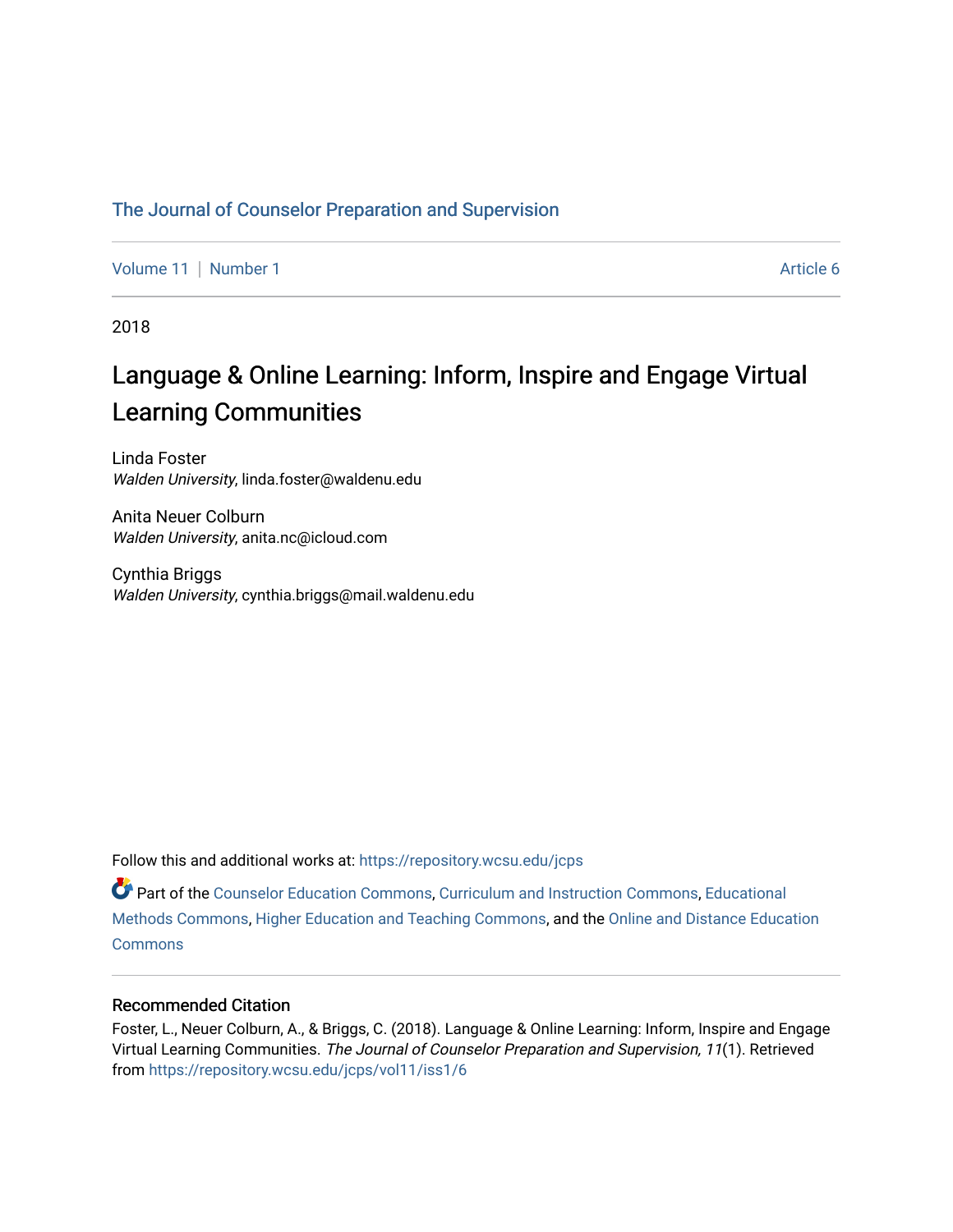# Language & Online Learning: Inform, Inspire and Engage Virtual Learning **Communities**

# **Abstract**

Standards for technology-assisted teaching/learning have existed for nearly 20 years (ACES, 1999), and trends show that counselor education programs increasingly integrate technology into the delivery of instruction for students either through hybrid classes, fully online classes, or fully online programs. While many researchers have investigated various aspects of student engagement in online formats, counselor educators still lack consensus for best practices in the online classroom. Maximizing the effectiveness of online pedagogy will help improve overall learning, retention of students, and growth of online programs. We suggest the intentional use of appropriate, warm, inviting and supportive language to inform, inspire and engage online students. Creating this level of presence in the online classroom will help counselor educators provide high quality education in the online classroom.

# Keywords

learning communities, online learners, counselor education, technology, engagement.

# Author's Notes

Foster, Linda H., is a Core Faculty member at Walden University, in the MS School Counseling Program. Linda has been a licensed professional counselor for 20 years and a counselor educator since 2003, working in both clinical mental and school settings. Linda's current research interests include language in the online classroom and the impact of poverty on counselor education students. Neuer Colburn, Anita A., is a Core Faculty member at Walden University's M.S. in Clinical Mental Health Counseling Program. She has provided counseling services full or part-time for close to 20 years, clinical supervision for over 10 years, and has been a counselor educator since 2011. Anita's research interests include spirituality, multicultural competence, and LGBTQ+ advocacy in counseling and supervision. Briggs, Cynthia A., is a Core Faculty member in the MS in Clinical Mental Health Counseling Program at Walden University. She has been a licensed professional counselor since 2000, and a counselor educator since 2006. Her research areas include veterans' issues, women's professional development, and current trends in online learning. Correspondence concerning this article should be addressed to Dr. Linda Foster, E-mail: linda.foster@waldenu.edu.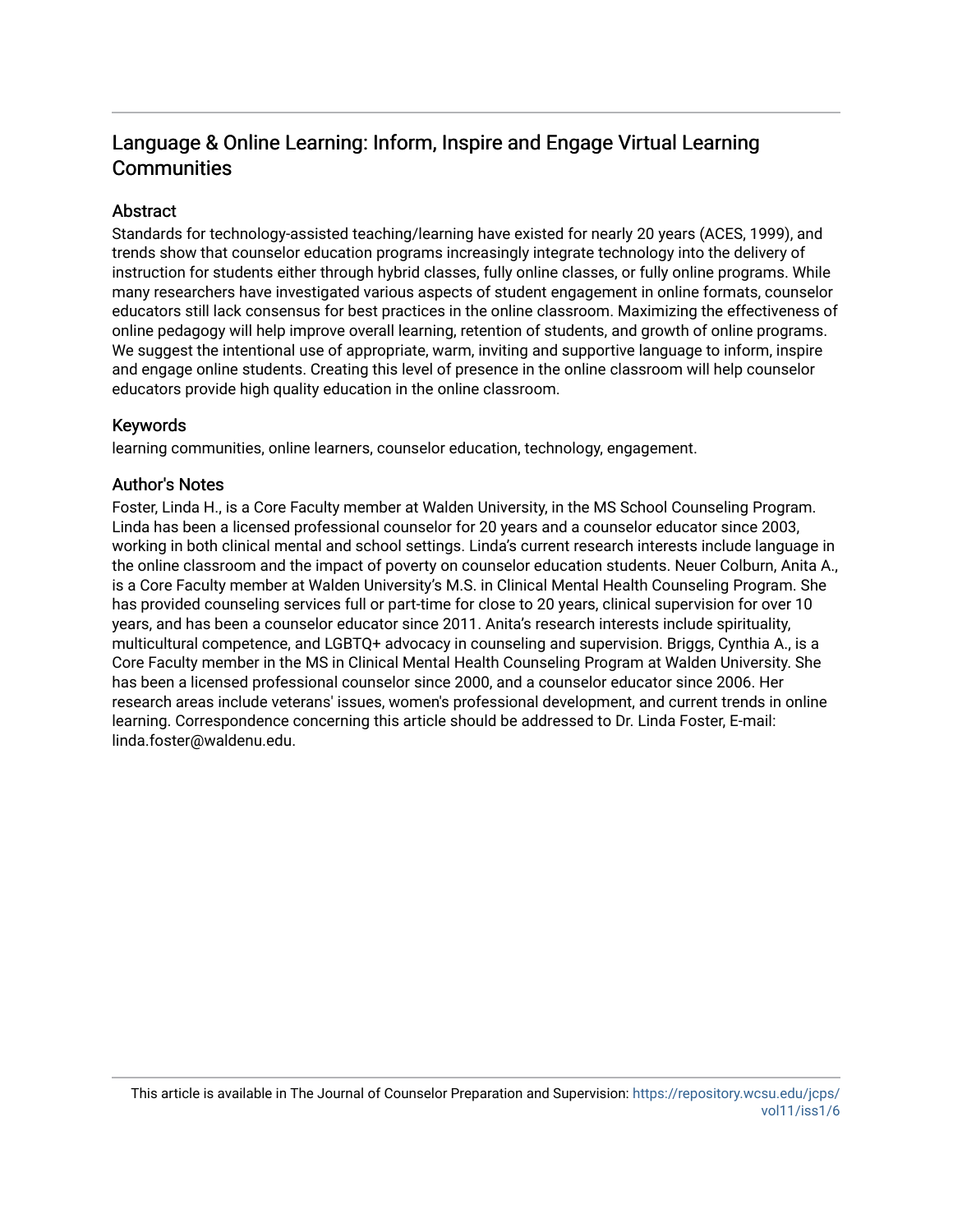Language & Online Learning: Inform, Inspire and Engage Virtual Learning Communities "If you talk to a man in a language he understands, that goes to his head. If you talk to him in his

#### *language, that goes to his heart" Nelson Mandela*

Increasingly, counselor education programs have integrated technology into the delivery of instruction for students either through hybrid classes, fully online classes, or fully online programs (Hays, 2008). Concurrently, a growing number of programs seek accreditation from the Council for Accreditation of Counseling and Related Educational Programs (CACREP) and are compelled to offer programs of study congruent with the American Counseling Association (ACA, 2014) *Code of Ethics*. Following the advent of technologies in the classroom, the Association for Counselor Education and Supervision (ACES, 1999) offered guidelines to online counselor educators on quality instruction and appropriate use of technology to enhance the knowledge and learning of counselor education students. To be sure, accreditation standards and ethical guidelines play a prominent role in the design of curricular experiences for all students whether they are enrolled in land based programs or distance learning programs. However, while standards and guidelines help drive instructional design, we suggest that *best practices* for creating student engagement in the online learning process must also be considered. As technology has expanded our ability to educate future mental health counselors, our teaching strategies must also evolve to be both innovative and engaging.

#### **Challenges of Online Learning**

Based on the amount of time spent in the classroom, distance learning is considered more difficult for both students and instructors (Neswald-Potter, Neuer Colburn & Foster, 2015), and Geri (2012) reported that student engagement and retention is one of the major challenges of online programs. Bawa (2016) found attrition rates of 40%-80% in online classes, higher than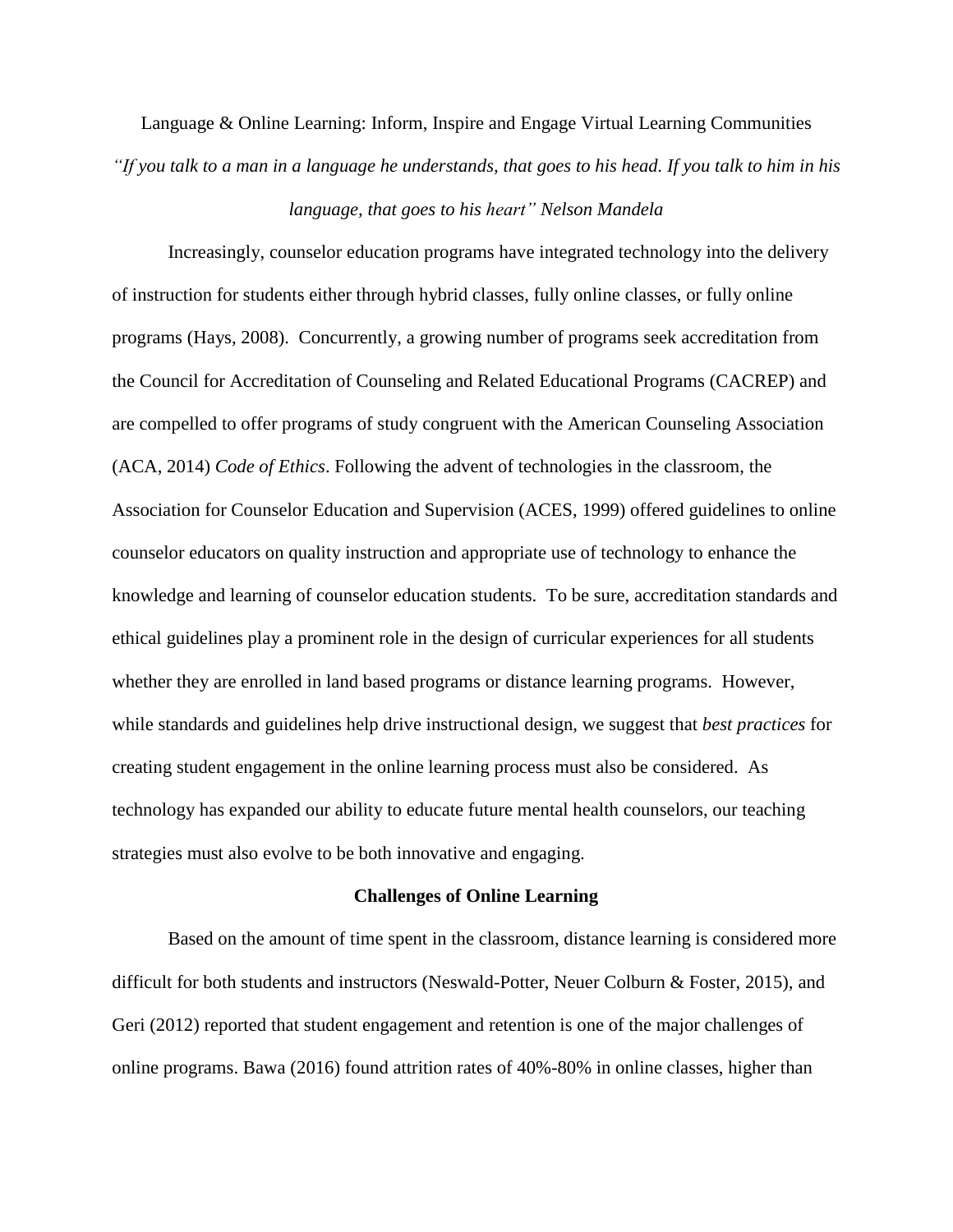traditional courses by 10% to 20%. However, there is a dearth of literature on pedagogical best practices for engaging counseling students in the online environment, despite the fact that online learning opportunities became widely available nearly 20 years ago (Hickey, 2014). We identified three specific areas of concern from our review of the literature addressing online education: pedagogical limitations of the medium, diversity concerns, and fundamental semantic interpretation of written communication.

#### **Pedagogical Limitations**

From a pedagogical perspective, effective online learning remains a developing phenomenon. Many faculty members lack specific training in evidence-based online teaching methods and experience the absence of face-to-face contact with students as alien to their perceived culture of education (Quevedo, Geraldini & Crescitelli, 2006). Thus, they struggle to adapt traditional pedagogical methods to online environments (Vrasidas, 2004). In particular, online faculty members typically serve more as facilitators of learning rather than instructors. Focusing on the process of students' learning is central to online instruction, rather than simply providing transmittal of knowledge from instructor to student (Alexiou-Ray & Bentley, 2016). In order to effectively facilitate the online classroom, faculty members must be highly visible, engaged, and accessible to their students, in contrast to traditional land-based teaching where faculty members may only be available during specific class times and limited office hours. In addition, Alexiou-Ray and Bentley (2016) posited that the greatest challenge of online teaching is creating a sense of community and engagement that belies the distance created by technology. Although there is promising new research detailing students' perspectives in support of building community and engagement online, we still lack solid consensus on the best methods and theories to effectively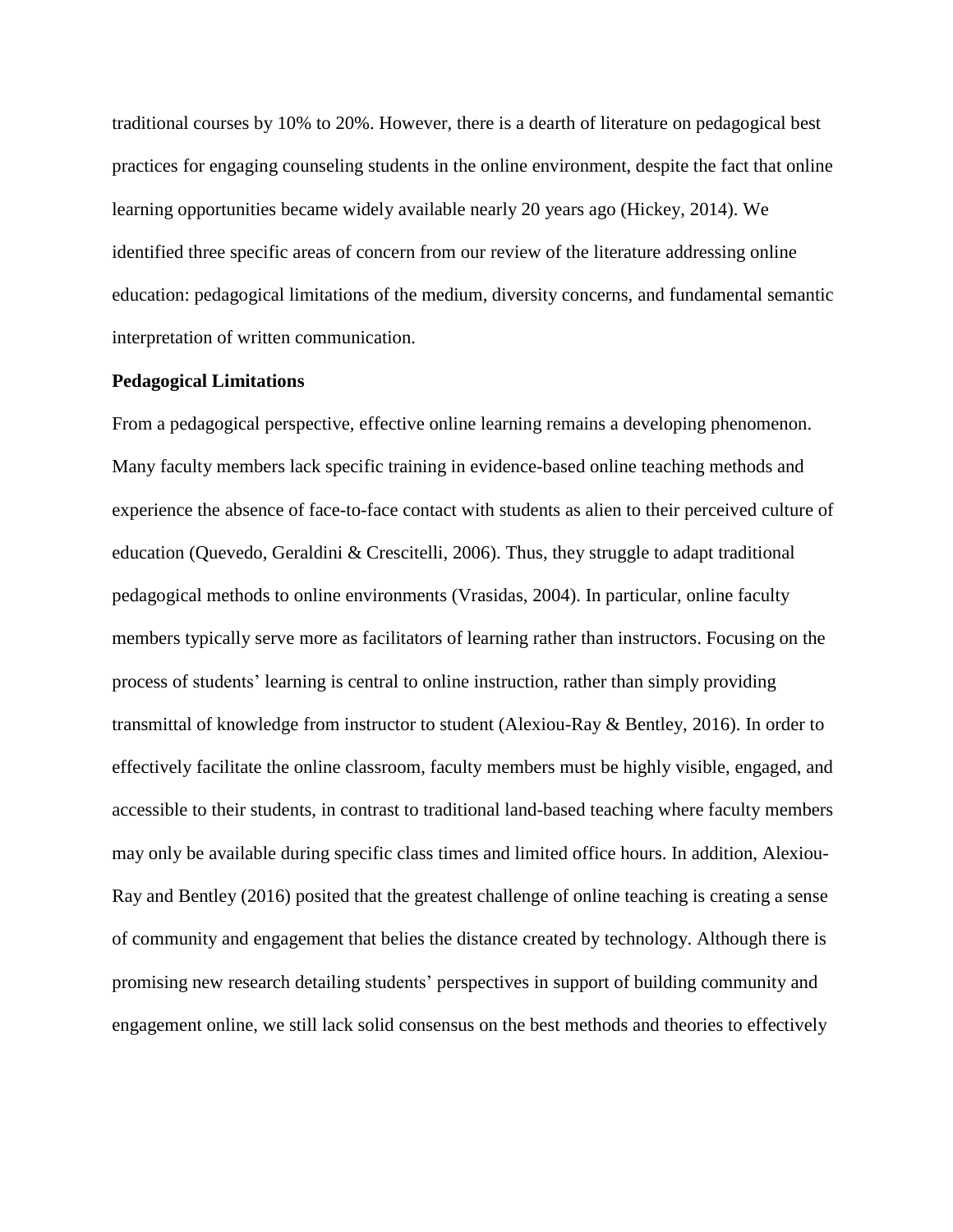transfer and deliver scholarly content derived from traditional classroom environments to the online classroom.**Diversity Concerns**

Issues of diversity within online learning communities must also be taken into consideration. Online environments are often perceived as more "neutral" than traditional classrooms, eliminating the assumptions people might make about visual perceptions of race, ethnicity, age, and other cultural markers. Students who have experienced or fear marginalization or discrimination may choose online learning to benefit from the added anonymity the Internet provides. However, assumed neutrality may be lost in translation, as traditional educational methods are conveyed through Western and majority-culture biased technology. Issues of access and comprehension of the technological medium can further inhibit students who may already feel marginalized within an educational system. Additionally, faculty members who lack multicultural competency may find themselves overwhelmed by the demands of both technology and increased diversity in online classes and, if they lack awareness of their students' contextual experience, may further perpetuate conscious or unconscious biases (Bawa, 2016). Disturbingly, Conaway and Bethune (2015) found that faculty showed implicit bias against students based on racially or ethnically identifiable first names, even though the instructors believed themselves to be warm and accepting of stereotypical names.

#### **Semantic Interpretation of Written Communication**

Finally, fundamental semantic interpretation of written words can present quite a challenge in asynchronous online classrooms, in which communication occurs solely via text, absent of tone, pitch, pace, and nonverbal cues. Humor, sarcasm, affirmation, and other important affective constructs are quite difficult to communicate solely through the written word.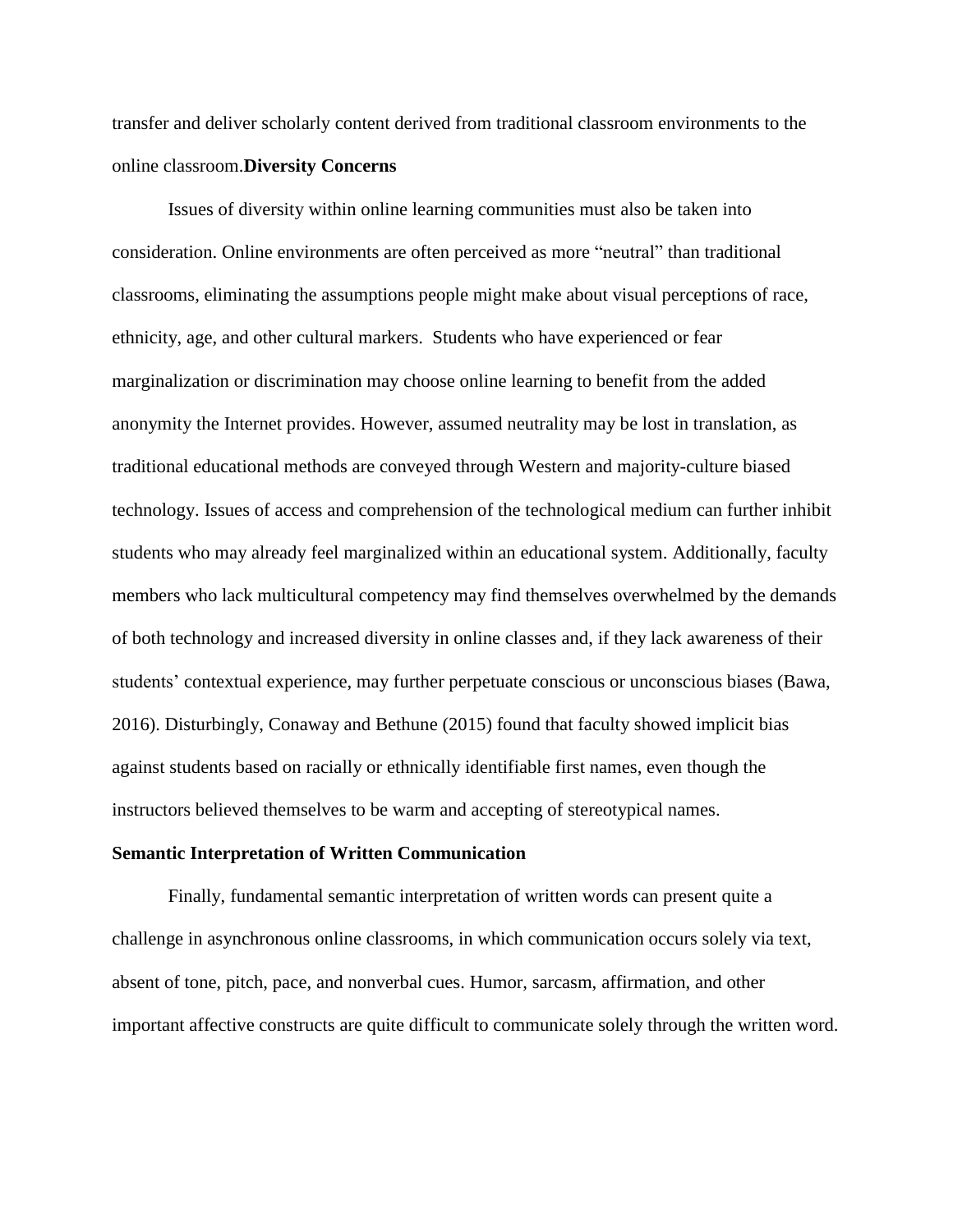Scholars have historically pointed to the impact of paralanguage in effective educational communication (Khalifa & Faddal, 2017; Lea & Spears, 1992; Richardson & Swan, 2003), suggesting the potential utility for appropriately orienting new students to this aspect of language in the asynchronous classroom.

The potential for different people to attach different meanings to the same words or phrases may stem from generational and/or cultural differences (Ekong, 2006; Sarsar & Harmon, 2017). Further, while online delivery of education expands access to a wider audience, students for whom English is not their primary language can be at a significant disadvantage when it comes to interpreting instructions, demonstrating achieved knowledge, and appropriately receiving and responding to faculty feedback. An additional barrier for such learners could include not having contextual understanding of the myriad figures of speech used in written communication.

The Association for Multicultural Counseling and Development competencies (AMCD, 1996) specifically call on counselors and counselor educators to demonstrate self- and otherawareness in belief, attitude, knowledge and skill when interacting with diverse populations. Specifically, counselors and counselor educators must demonstrate sensitivity to differences in communication style based on cultural background and be flexible in their approach in order to accommodate style differences. Additionally, counselors and counselor educators must demonstrate a wide range of approaches regarding both verbal and non-verbal skillsets (AMCD, 1996).

For on-line educators, this means interpreting and anticipating a range of cultural variance, both within the student population, but also within the classroom and academy itself. Each individual student brings his or her culture to bear in the classroom, the class as a group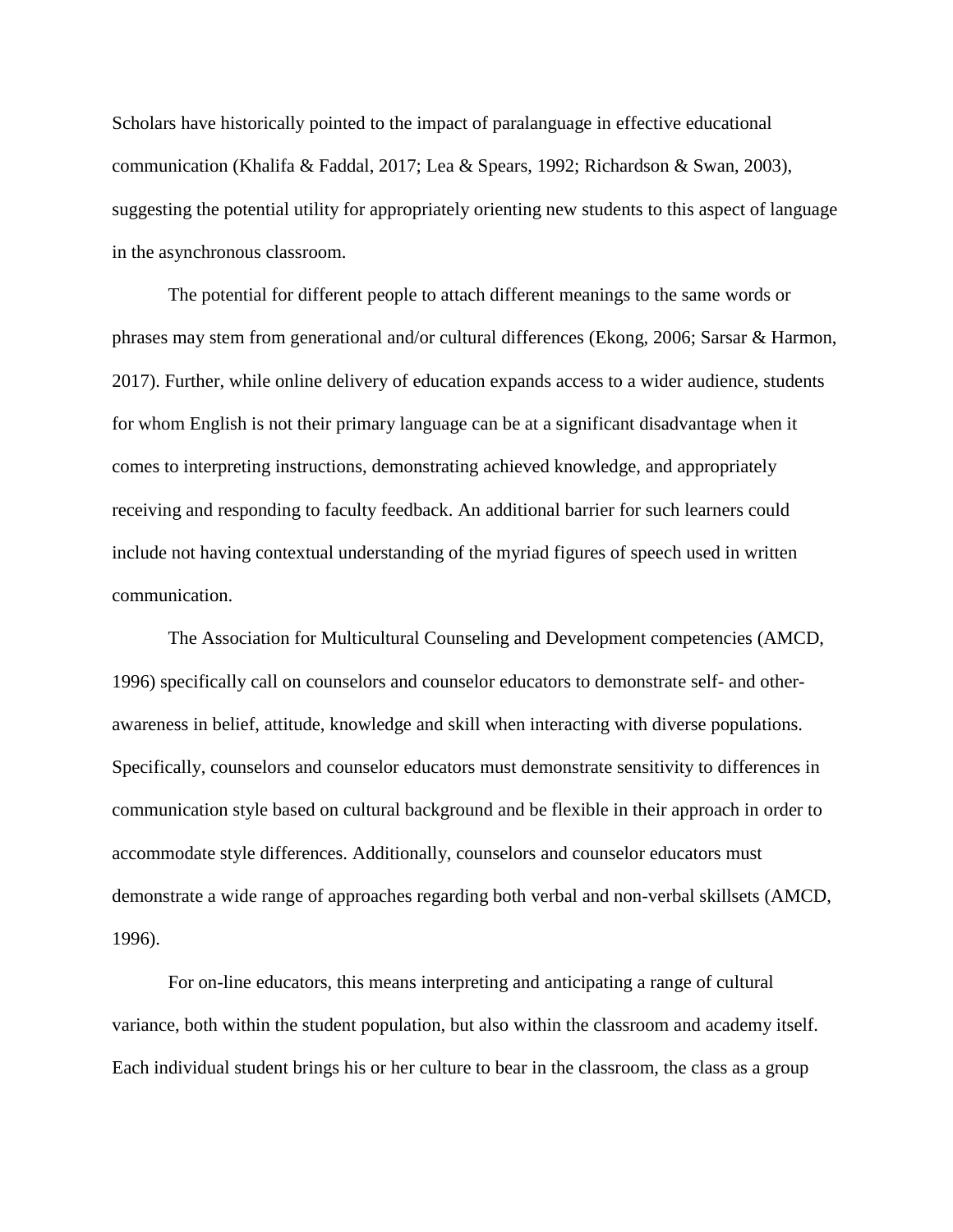generates a unique cultural context, and the cultural norms of the program or university can further influence classroom dynamics. Within this mix, learners are consciously and unconsciously constructing meaning (semantics) from interactions with professors and peers. As they absorb the social context within the classroom, learners weigh how authentic they can be with their peers, and whether their genuine expression will be misconstrued or judged by others. Without non-verbal cues, these choices can feel particularly risky. Technology creates *transactional distance*, a space within which misunderstandings may easily arise between diverse others in an online classroom (Seok, 2008). Thus, within this power dynamic, professors must be particularly attuned to how conscious or unconscious use of language might be misconstrued or misinterpreted, creating the conditions for oppression.

To overcome obstacles to online learning as described above, counselor education faculty members must look beyond content delivery to the actual *process* of how effective online education takes place. Effective online counselor education requires a fresh approach that incorporates thoughts, feelings and behaviors for both the instructor and the students to bridge the technological divide (Lehman & Conceição, 2010). For example, the use of emoticons to communicate emotion can help bridge the transactional distance. Emoticons can serve as the digital version of non-verbal communication and symbols used in a traditional classroom. In the online classroom a smile-emoticon takes the place of a professor's "thumbs up" to a strong response, a checkmark written on a blackboard, or a warm "Good morning" as students file into the classroom. Emoticons in the digital classroom replace immediacy in the traditional classroom, creating a greater sense of emotional and psychological closeness in the absence of face-to-face contact (Seok, 2008).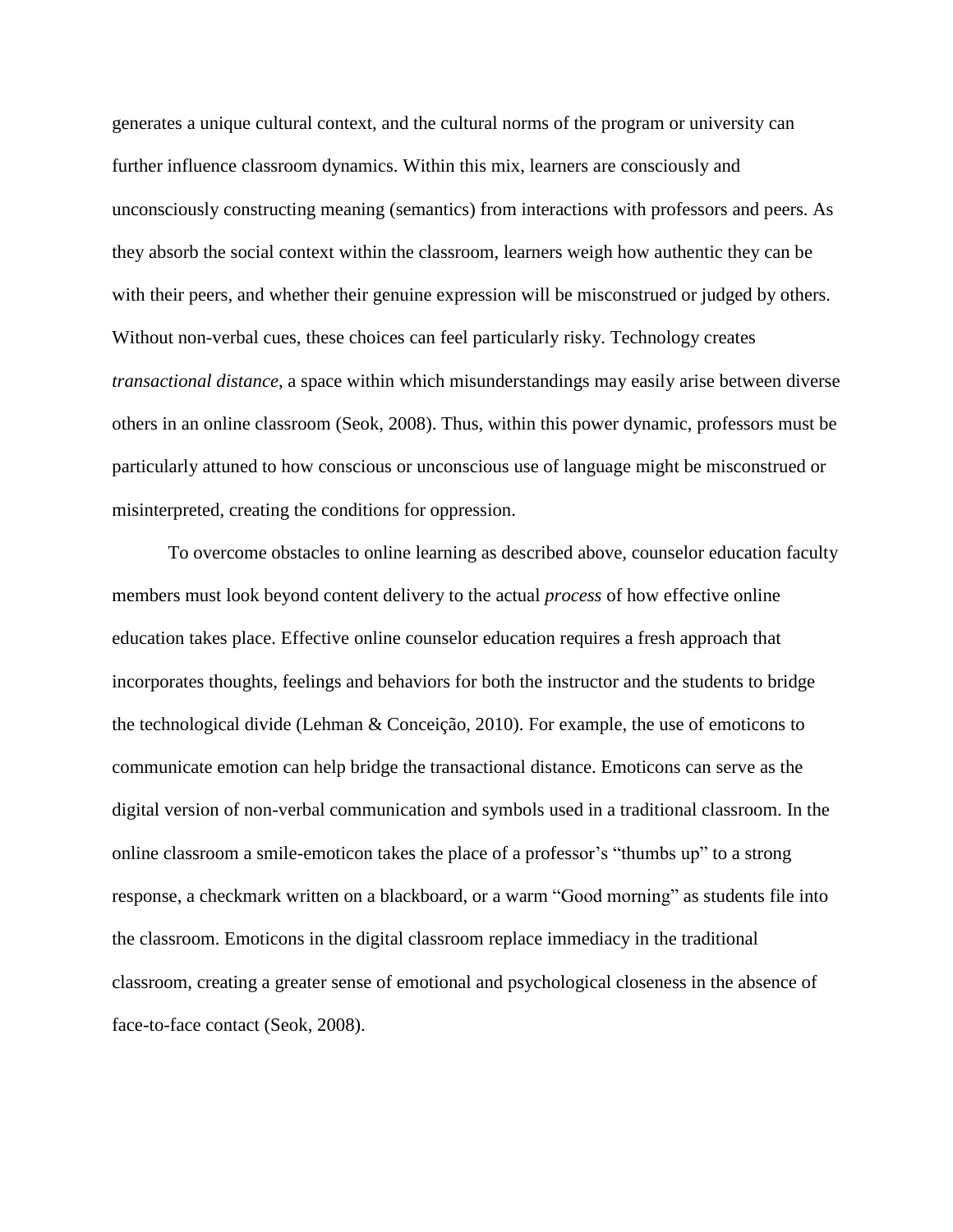Researchers have found that creating a sense of "being together" in the online classroom begins with an awareness and understanding of social presence, and courses should be designed with the student at the center of learning (Pelz, 2004; Lehman & Conceição, 2010). The key to more effective online engagement for faculty and students may lie in the intentional use of a range of language and communication tools.

#### **Current Description of Online Learning Language**

As counselors, our communication is relationship driven, primarily oral, and largely nonverbal. Yet, in asynchronous online classrooms, we must communicate via nothing more than words on a screen. Currently, online classrooms provide a blend of discussion board forums, written assignments, required readings from a textbook or the library, online lectures consisting of visual and audio components, and timed or untimed quizzes. In essence, all of these activities, including instructor feedback, are singular and comprised of words on the computer screen, thereby creating distance between the learner and the instructor. The gap between instructors and students in online classrooms can be bridged when instructors create a sense of presence that evokes the feeling of "real people" being together creating a learning community (Pelz, 2004, p. 41)

Social constructivists who believe knowledge is created through "negotiation of meaning that emerges through interaction and collaboration of learners, and by learners' active experience of or interaction with the environment" (Ke, 2013, p 14) define *interaction* as a core component in the educational experience. . Counselor educators often ascribe to and utilize constructivist pedagogy which posits that "through conversation, knowledge is created" (Brackett, 2014, p. 39). In traditional land-based classrooms, the interaction between instructor and students then forms the basis for nurturing deep learning. Similarly it becomes incumbent on faculty members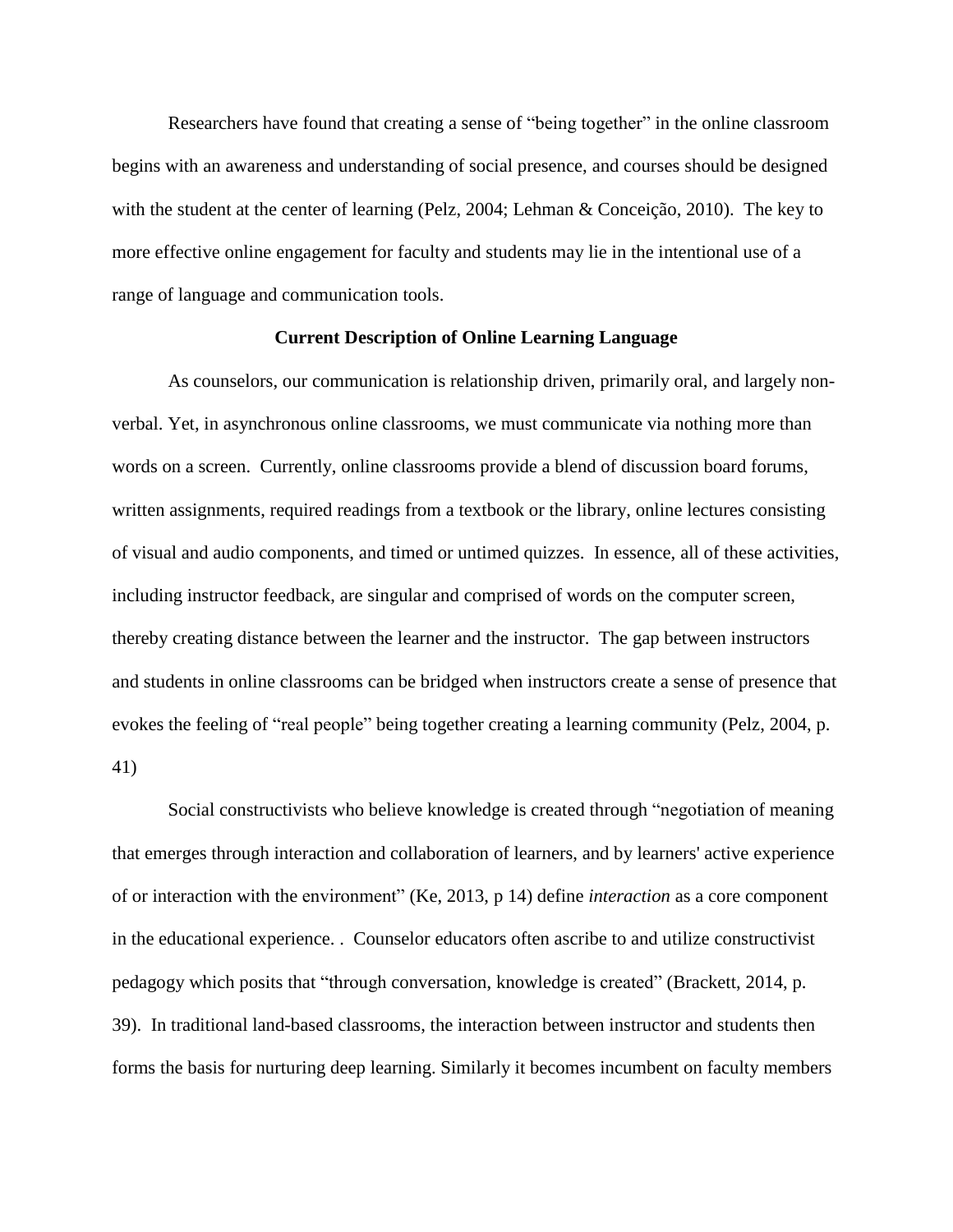to translate their in-person relational styles to the online classroom to achieve the same learning outcomes for online students.

Because instructors and students are social beings, the online classroom must be adapted through language that addresses social presence, instructor presence and cognitive presence (Lehman & Conceição, 2010). A significant pedagogical consideration in fostering student engagement online is through creating a sense of presence wherein students have a sense of "being there" and "being together" in the online environment (Lehman & Conceição, 2010, 315- 317). Instructors can increase *social presence* through modeling and encouraging a more personal and emotional connection in online classrooms and as a result students are more comfortable in expressing their thoughts, ideas and feelings and gain a sense of "being together". Likewise *instructor presence* is crucial as the instructor demonstrates openness and genuineness, and also provides formative and constructive feedback in a way that creates an environment in which students believe they are essential and central to the learning community. By encouraging authenticity within the classroom, instructors shape *cognitive presence* as students are able to create and infer deeper meaning from the course activities through reflection and dialogue. Ke (2013) suggested that in online education, student engagement must be present in three areas: student to content, student to student, student to instructor for the necessary interaction to result in mastery of the course content and deep learning to occur. Ekong (2006) noted that instructor interaction style with online counseling students was the most important factor in fostering success (p.9). Ekwunife-Orakwue & Teng  $(2014)$  acknowledged this, yet found that studentcontent interaction impacted learning outcomes more than student-teacher or student-student interactions. Still, Bawa (2016) suggested that when faculty members intentionally create opportunities for classmates to interact with each other in meaningful ways, engagement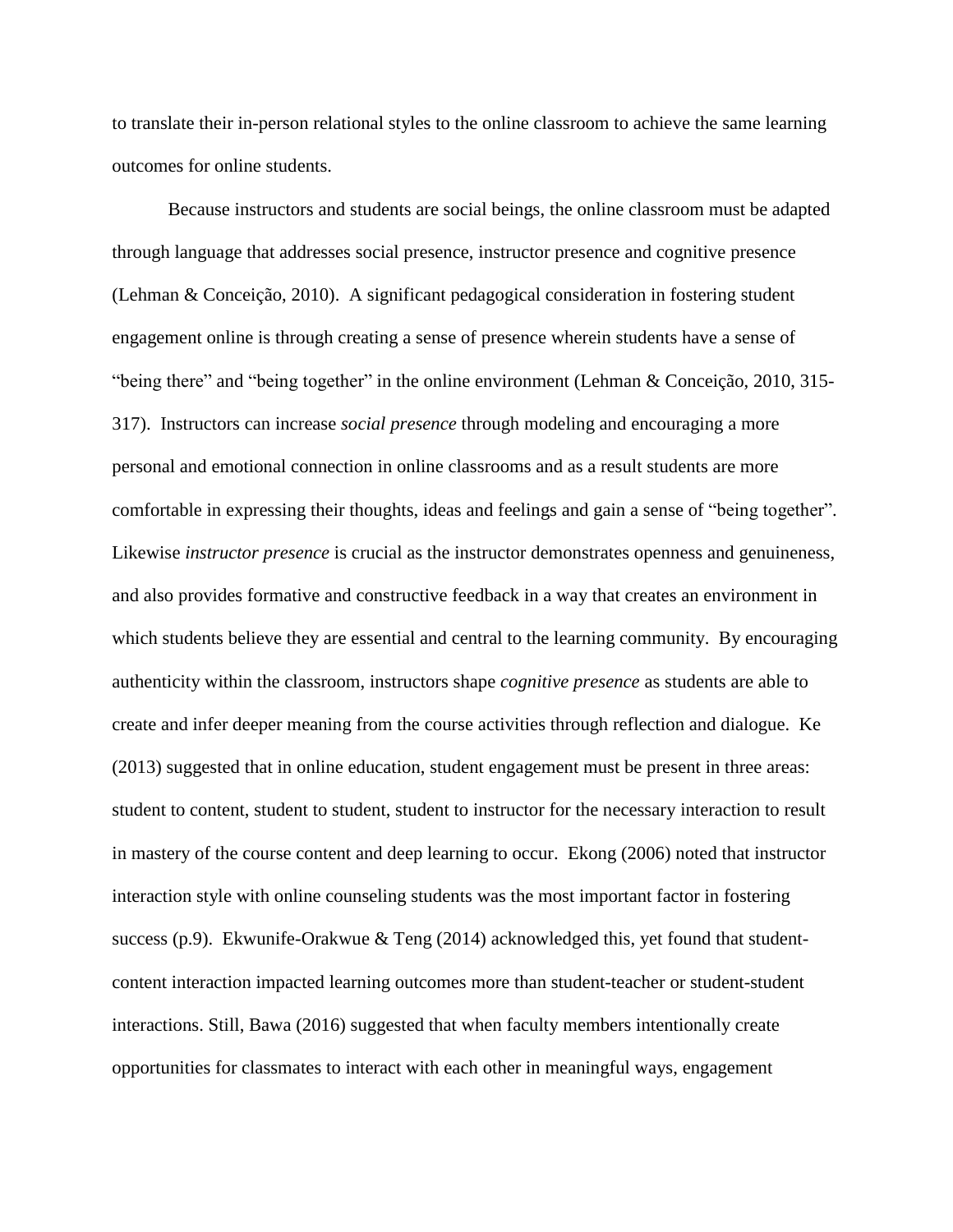increases. This lack of consensus in determining the most effective pedagogy for creating presence in online learning further justifies the need for the development of best practices. Regardless, distance learning counselor education faculty must be able to create thriving learning communities without the components of oral and non-verbal communication.

#### **Student Engagement, Presence and Online Learning Communities**

In order to develop thriving learning communities online, both faculty members and students must demonstrate engagement and presence, two related, but distinct concepts. *Engagement* is only one aspect of presence: it is the participation of the instructor with learners or learners with other learners as they interact in the online classroom. In contrast, *presence* includes the dynamic interplay of thought, emotion, and behavior (Peltz, 2004; Lehman  $\&$ Conceição, 2010). By utilizing more relational aspects of communication, students perceive peers and faculty as human beings with "all the characteristics thereof including personality, emotion, personal history, and context" (Kehrwald, 2008).

The relationship between instructor and student is of utmost importance. Students often feel uncomfortable when they cannot see the people they are communicating with online, and may feel unable to gauge the feelings and reactions of their classmates and instructors. Ke (2013) noted the importance of creating *quality* interactions within the distance learning environment that promotes deep and meaningful learning approaches for diverse students. Specifically regarding counselor education, Malott, Hall, Sheely-Moore, Krell and Cardaciotto (2014) examined evidenced based practices in higher education teaching and one of the key components noted as vital included creating an effective learning environment. According to Majeski and Stover (2007), *deep learning* is collaborative, integrative (synthesizing ideas and facts), self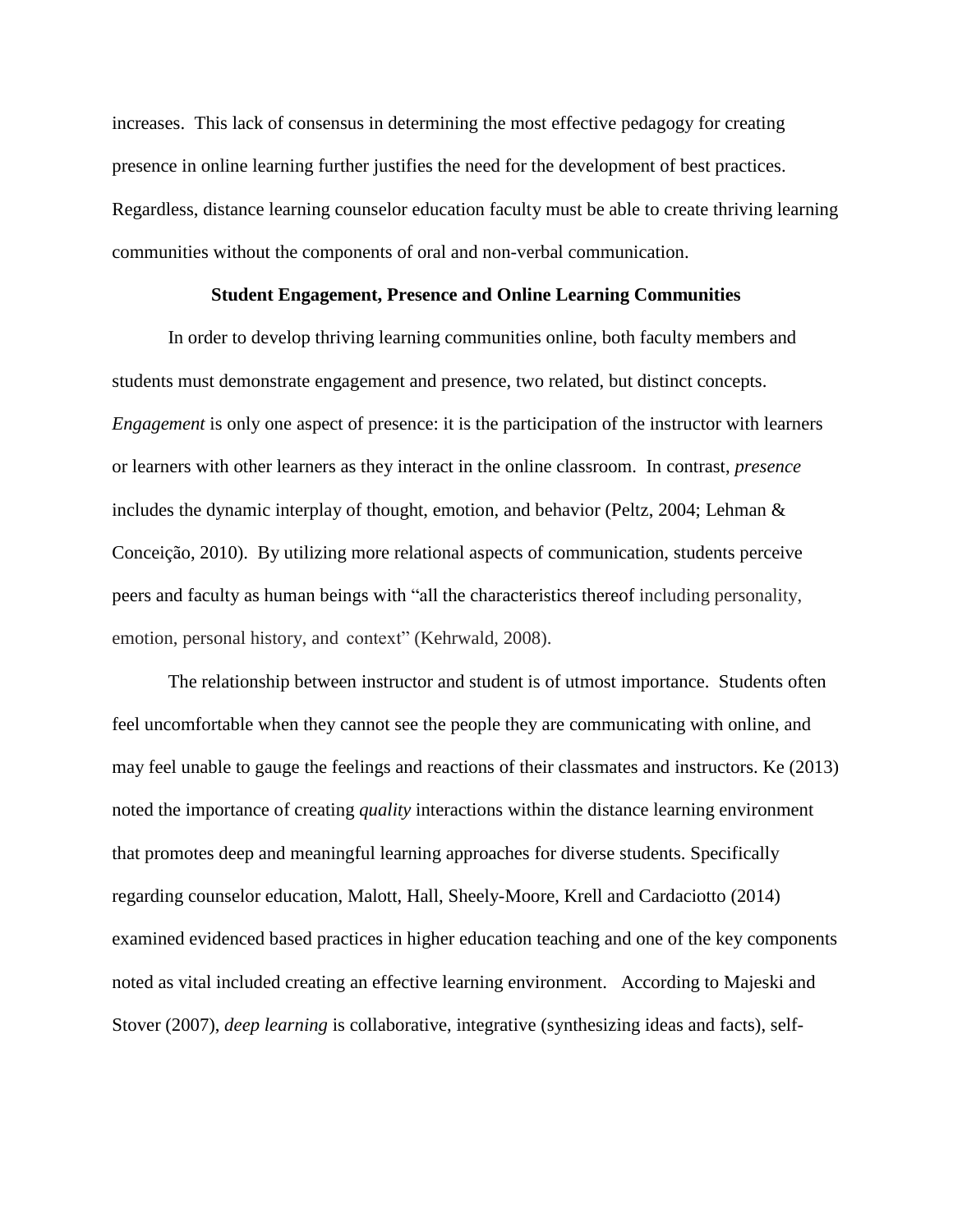reflective, and application-centered. Focusing on an approach that promotes *deep learning,* students will gain a sense of presence and engagement.

Timely and prompt feedback is also necessary for success in online learning communities. The participants in Ekong's (2006) study affirmed that quality, clarity, and speed of feedback (before the next assignment is due) were extremely important (p. 9). Feedback online can be categorized two ways: *acknowledgement* feedback and *information* feedback. Acknowledgement feedback lets the student know that an assignment or question has been received, and an answer is pending. Information feedback tends to be more evaluative: this is direct commentary on an assignment or discussion (Graham, Cagiltay, Lim, Craner, & Duffy, 2001). Often, as the term wears on and faculty members become busier, feedback can be delayed and thus less effective. Without timely information feedback, students may not have an understanding of the instructor's desired improvements, thereby setting them up to perform poorly on the next assignment. It is important for online faculty members to remember that students do not have the benefit of eye contact or non-verbal gestures to know they have been heard. Because our students are solely reliant on written communication for connection, consistent and prompt responses decrease the distance that online learners may experience. However, if the feedback we give becomes overly focused on style, grammar, and writing rather than on content, students can become discouraged and feel criticized. Our efforts at clear written feedback may result in students' interpretations that we are being unkind or abrupt. As counselor educators, we know that none of our students enrolled in their program to become writing experts. We are then compelled to find a way to be instructive in our feedback while also supporting student engagement. Supporting our students in keeping their "eyes on the prize" can motivate them to continue and succeed.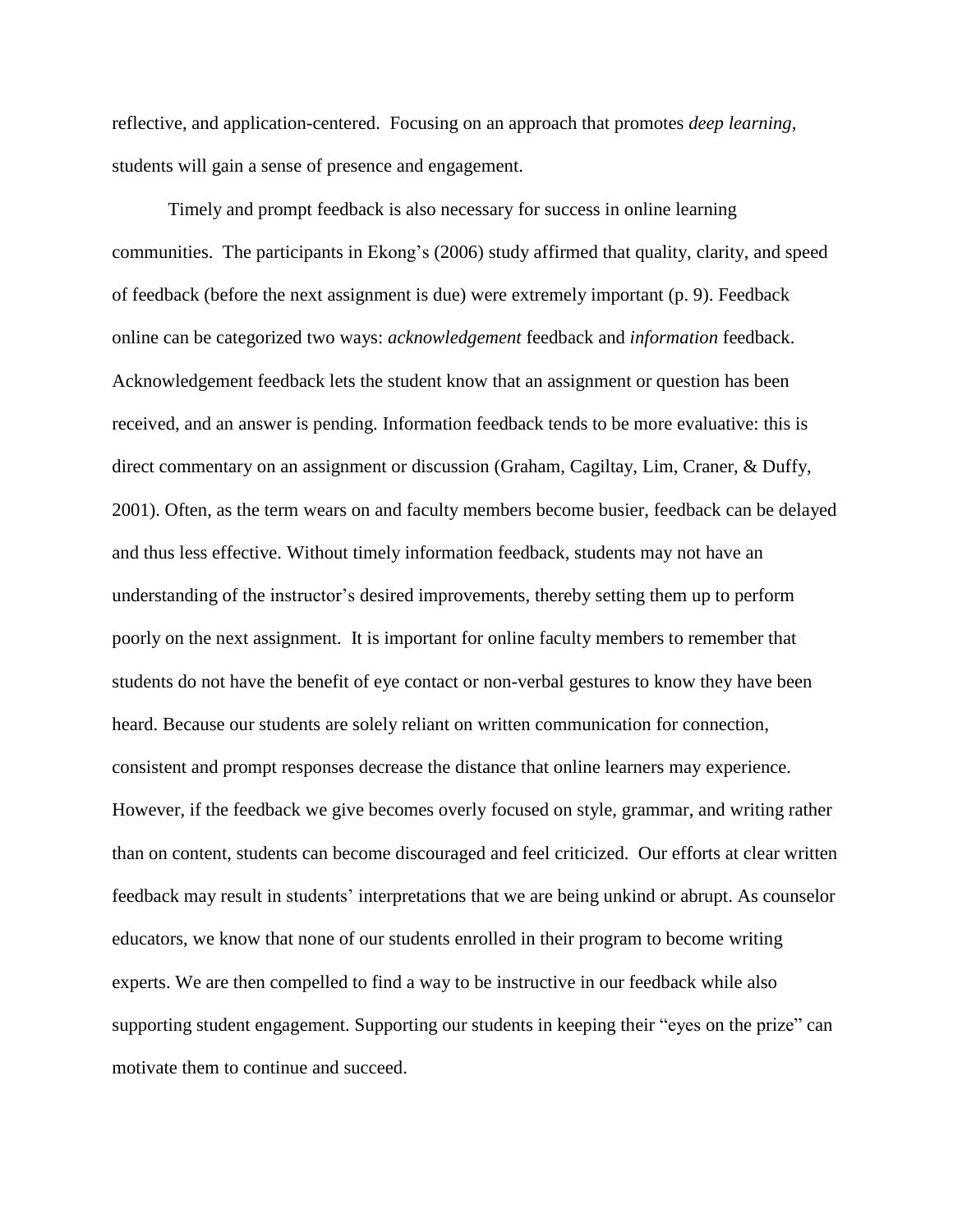Lehman and Conceição (2010) theorized that the online classroom requires educators to recognize the importance of emotional connectedness by being aware of social, psychological, and emotional components involved in the online environment. Other authors have echoed the same sentiment that online teaching requires a new and different approach. As counselor educators, we understand the nature of the helping relationship – again because of the verbal and non-verbal communication available in the counseling setting. So, we need to alter our communication style to become more tutor, supporter, mentor, observer while retaining our evaluator status (Lehman & Conceição, 2010).

Creating relationships and building rapport with students through intentional choices in language can foster connections and promote receptiveness to feedback. It is our contention that through language we can create classrooms that are inspiring and engaging for our students. Through our language with students, we can help create a sense of community which promotes better learning outcomes because students will feel more engaged with instructors and with peers. The ultimate hope is that we are able to help our students engage in critical thinking, civil discourse, and community based problem-solving. It behooves counselor educators to learn how to create opportunities to utilize thoughts, emotions, and behaviors in online classrooms building a more connected and engaged learning community through language.

#### **Suggestions from the Literature**

In the online education platform, written language is the primary form of communication. Ideally, online counselor educators will create the same type of learning communities without the benefit of oral and non-verbal communication. Therefore it is incumbent on instructors to create ways of engaging, inspiring, and informing students through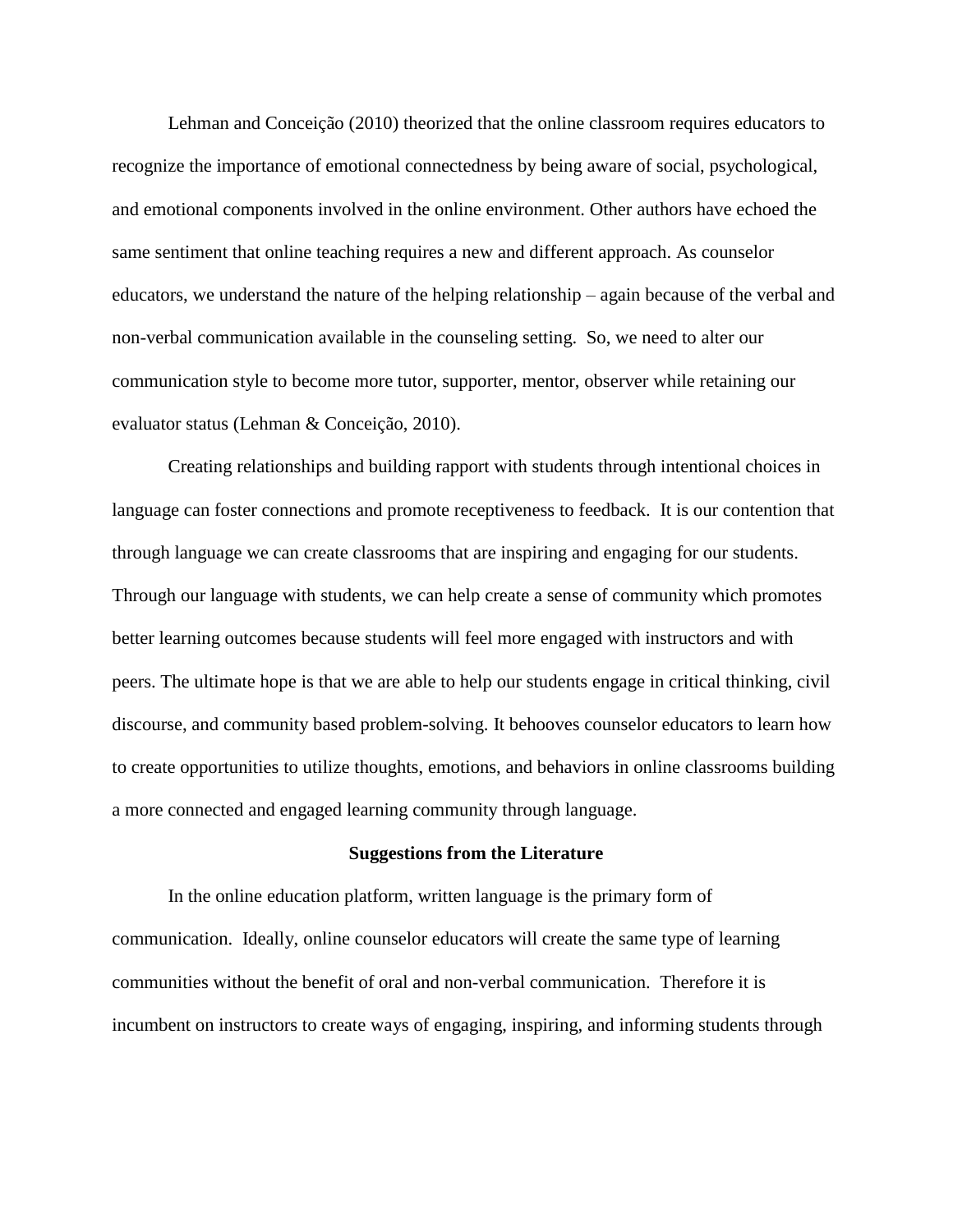written communication. This may be accomplished in various ways, depending on if the classroom is synchronous or asynchronous, and if the course delivery is fully online or blended.

Specifically addressing doctoral-level counselor educators (but not addressing online environments), Mallot et al. (2014) presented a review of evidence-based teaching literature around developing effective learning environments, structuring intentional learning experiences, and assessing teaching effectiveness. They stressed the importance of instructor characteristics such as humor, creativity, warmth, and enthusiasm and immediacy. The immediacy of the instructor demonstrates to the student the willingness to be engaged and fully presence through self-disclosure in meaningful communication. Some of their suggestions (p. 300) are transferrable into online classrooms, including sending a welcoming email before the term begins, using inclusive pronouns (e.g., "our class"), using students' names, rewarding constructive participation with affirming comments (e.g., "excellent question"), and responding supportively to comments that are off-target (e.g., "not quite, let's keep thinking about this"). Murdock and Williams (2011) stressed the importance of developing assignments in online classrooms that promote collaboration among students and faculty, incorporate reflective writing, and encourage active learning. They further suggested that online learning is enhanced when instructors provide opportunities for students to share personal stories related to course content, promote self-responsibility for learning, communicate high expectations, and create an environment in which constructive feedback is welcomed and solicited (p.312). Sarsar and Harmon (2017) further suggested intentional focus on the use of specific words to which students respond positively (e.g., excellent, wonderful, great, beautiful, perfect).

Online discussion forums have been the focus of a number of studies. Barnett-Queen, Blair, and Merrick (2005) investigated student perspectives of online discussions, and reported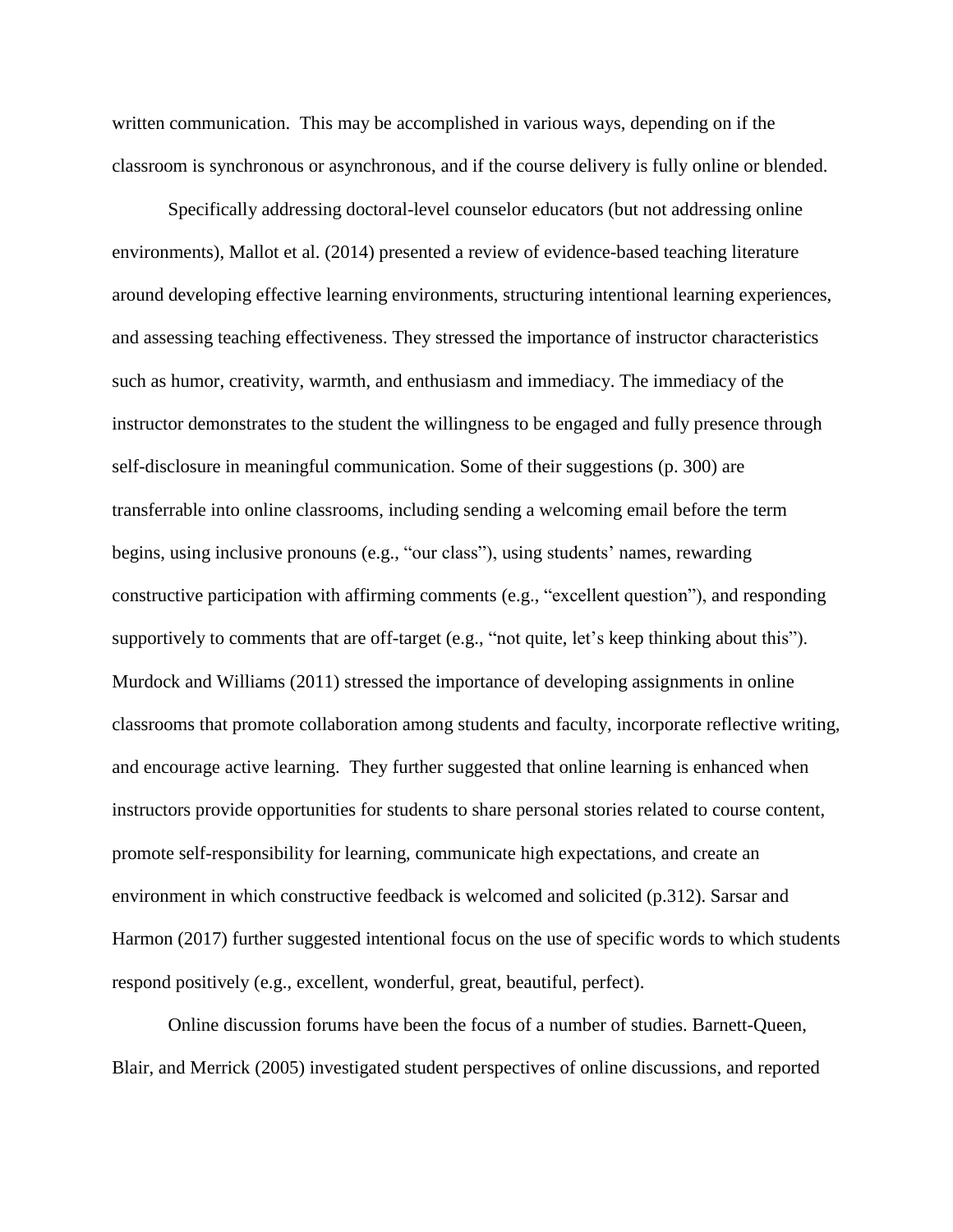that learning was enhanced when student interaction and participation were required, when the main students were forced to think deeply about a topic and prepare an initial post, and when the discussion topic supplemented another related assignment. By contrast, Du, Zhang, Olinzock &Adams (2008) found that students were most influenced by the manner of response, the size of the class, and the topic of discussion. Results from the Clark, D'Angelo and Menekse (2009) study suggested that engaging students in the exploration of a diverse set of preset discussion seed comments (from students' previous posts) coupled with a conflict schema (promoting participation) approach led to the highest gains in learning. Outside of discussion board forums themselves, scholars have suggested using fonts and graphics to show emphasis (Sarsar & Harmon, 2017; Shonfeld, 2005), incorporating instructional videos (Barnette-Queen et al., 2005; Brecht, 2012; Hayes, 2008), sharing personal experiences with students (Mallot et al., 2014; Murdoch & Williams, 2011), designing student-led discussions (Barnette-Queen et al., 2005; Murdoch & Williams, 2011; Pelz, 2004), and ensuring an overall focus on promoting studentstudent interaction (Ekong, 2006; Ke, 2013; Pelz, 2004; Shonfeld, 2005).

#### **Language Can Inspire**

We assert that intentionally using more supportive and less prescriptive language improves emotional connection and overall student engagement and enhances presence in the classroom. In our own work instructing students in a variety of online settings, we have found several strategies to be especially useful for counselors and counselor educators in training. One foundational premise is that counselor educators approach the task of improving online instruction with thoughtful intentionality (Neswald-Potter et al., 2015). Congruent with the suggestions of previous researchers (Barnette-Queen et al., 2005; Brecht, 2012; Hayes, 2008) adding video to the classroom has piqued the interest of many students. Videos can be made and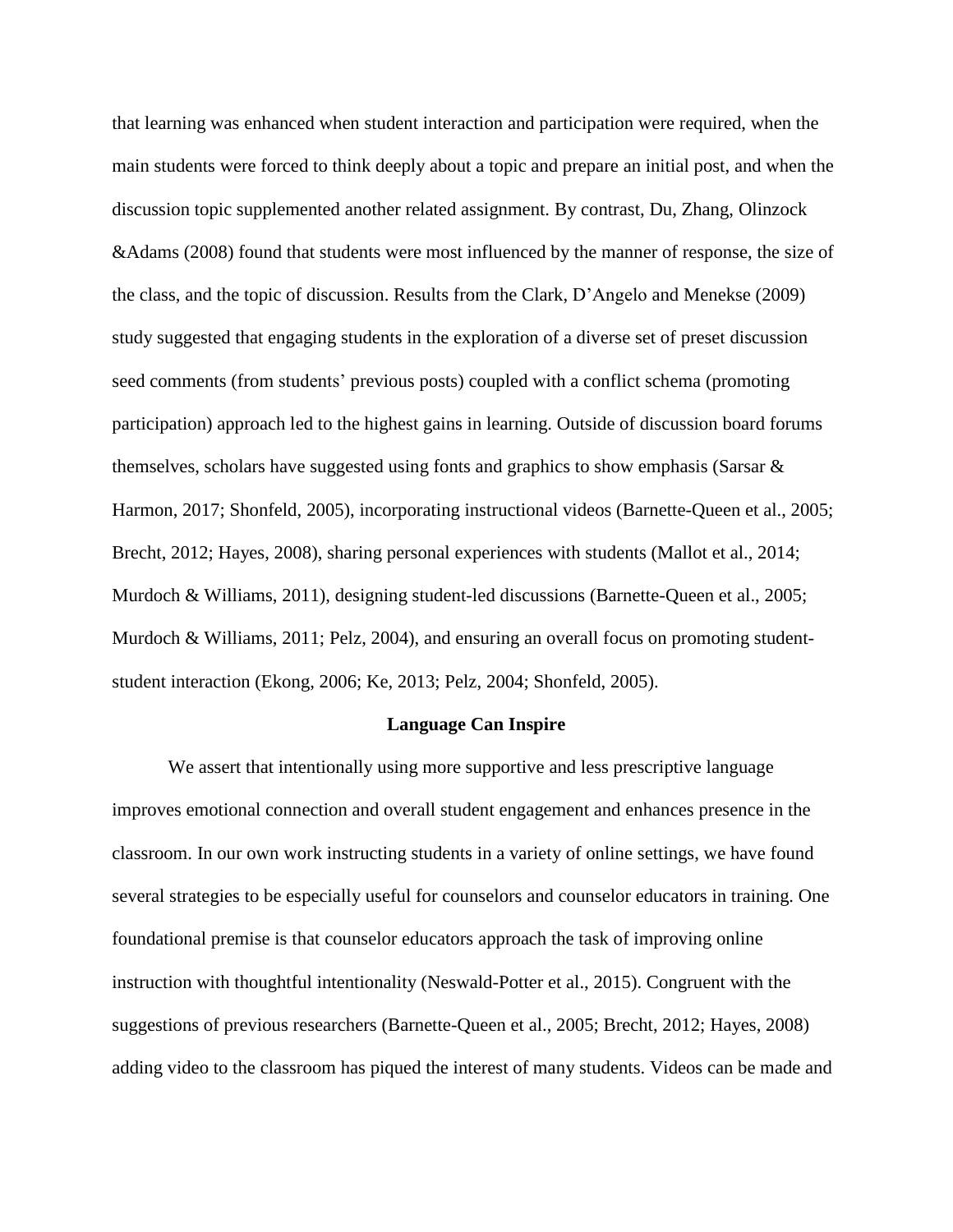re-used between courses and terms for purposes of providing a welcome and orientation to the class, clarifying instructions for key assignments, and providing weekly announcements. Short, customized videos can also be developed to offer generalized feedback to class about their overall performance.

Adding "relationship language" to our copy/paste feedback has helped soften the message our students receive, which in turn supports better instructor-student relationships. For example, replacing "*Please follow APA (2010) instructions for formatting your running head*," with "*Student, I really appreciate you implementing APA style. I know it's challenging to learn. Your running head needs just a bit of tweaking. I've posted some resources to help you: Please* see the APA example in doc sharing in the classroom. Or, see pages 41-51 in the APA 6<sup>th</sup> edition *manual for further details. Please let me know if you have questions*" invites the student to improve their work without feeling berated or criticized. Additionally, we have found success by borrowing some feedback strategies from the world of business, where research demonstrates that a focus on positive feedback results in significantly higher performance (Porath, 2016). Positive feedback can be implemented in the follow ways: (1) the use of the "Feedback sandwich," in which constructive feedback is 'sandwiched' in between two affirmations; (2) focusing on the content of the work avoiding value judgments ; (3) being very specific about what needs to change; (4) being sure to comment on things that are actually changeable; and (6) assuming the positive intention of the person to whom you are giving feedback (avoiding negative character judgments that may arise easily in an online environment).

Personalization is critical to developing relationships with online students. Using the student's name when providing feedback is one way to personalize, but faculty should also consider several individual emails throughout the term to invite the student to provide feedback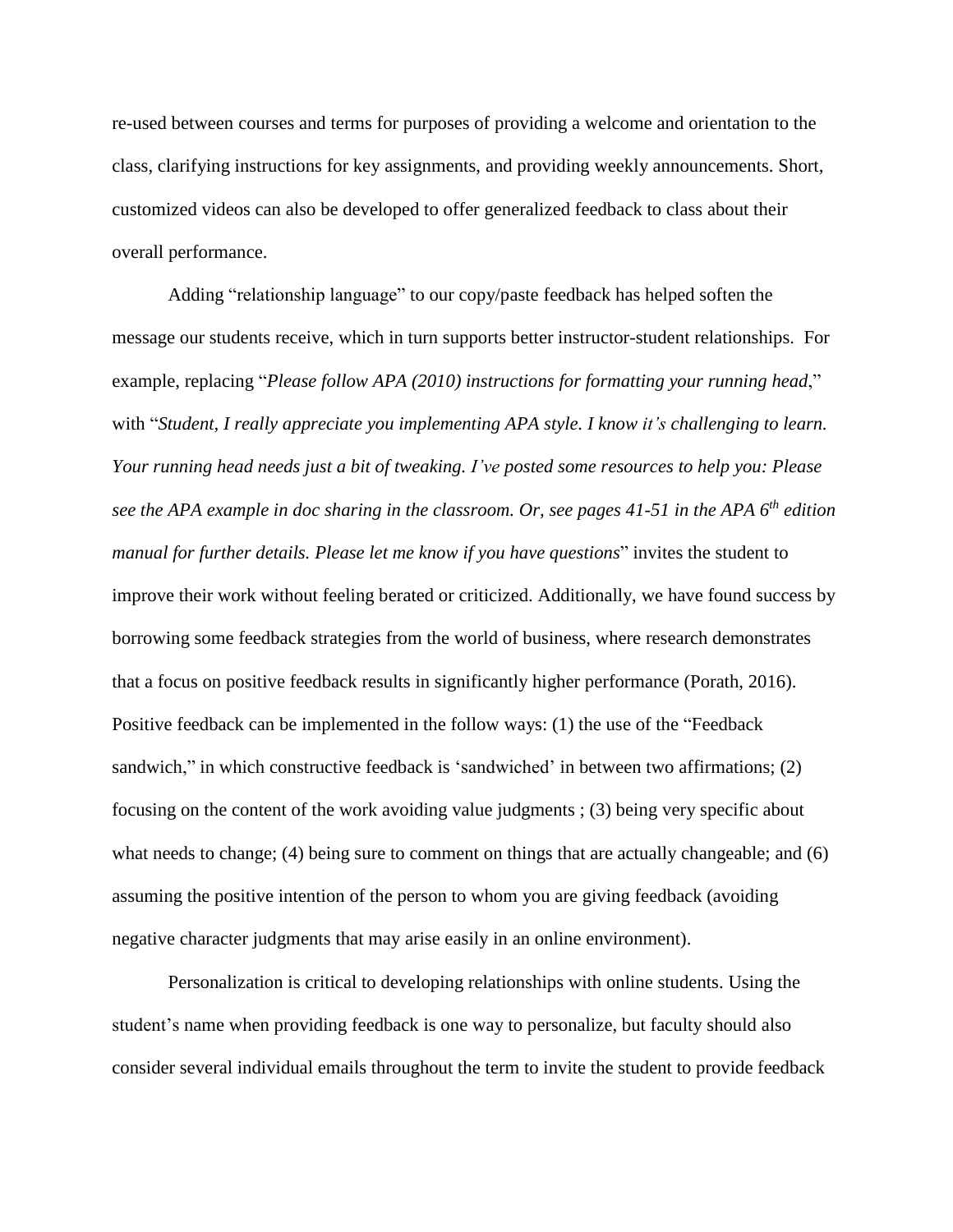about the course from their perspective, to check in with them about any questions they might have, or to provide individualized formative feedback. We have also found that a short phone call can go a long way in terms of developing positive rapport. As in the use of video, when students can hear our voices and tone of voice, they feel a type of connection that is not possible via words on a screen, regardless of how they are printed, bolded, highlighted, or otherwise emphasized. Communicating with students individually also gives us the opportunity to identify and cross any cultural gaps that might be in the way of deep, meaningful learning.

Our idea for *best practice* is to create a dynamic atmosphere recognizing the importance of presence and engagement, and its importance in creating a vibrant learning community where students are at the center. One way to accomplish this *best practice* is intentionally using language that is supportive, more personalized and thoughtfully delivered. By recognizing that our students are social and emotional beings, we also recognize that our online communication can positively (or negatively) influence our relationship and in turn impact student learning. Our idea for intentionally using supportive language is outlined below:

# Language Can Inspire

|                          | Learning communities CAN be built with non-verbal communication!             |
|--------------------------|------------------------------------------------------------------------------|
| $\Delta$                 | Add emoticons, graphics, and videos where possible                           |
| $\underline{\mathbf{N}}$ | No one wants to feel they're just a number.                                  |
| G                        | Genuineness is appreciated. Be real.                                         |
| $\mathbf U$              | Utilize 'relationship language' in discussion posts and grading feedback     |
| $\mathbf{\underline{A}}$ | APA style matters, but is not the most important thing to our students       |
| $\mathbf G$              | Give the benefit of the doubt the first time (but still document for future) |
| ${\bf E}$                | Emails to individual students foster learner-instructor connection           |
|                          |                                                                              |
| $\mathbf C$              | Cultural differences are worth finding, discussing, and addressing           |
| $\underline{\mathbf{A}}$ | Ask students for their feedback about the course                             |
| N                        | Name your students when posting to them and delivering feedback.             |
|                          |                                                                              |
| $\mathbf I$              | Inviting and warm language works better than giving orders                   |
| $\overline{\mathbf{N}}$  | Note 2 positive things for each negative thing you point out on a paper      |
| S                        | Show students exactly what you mean. Provide examples; be specific           |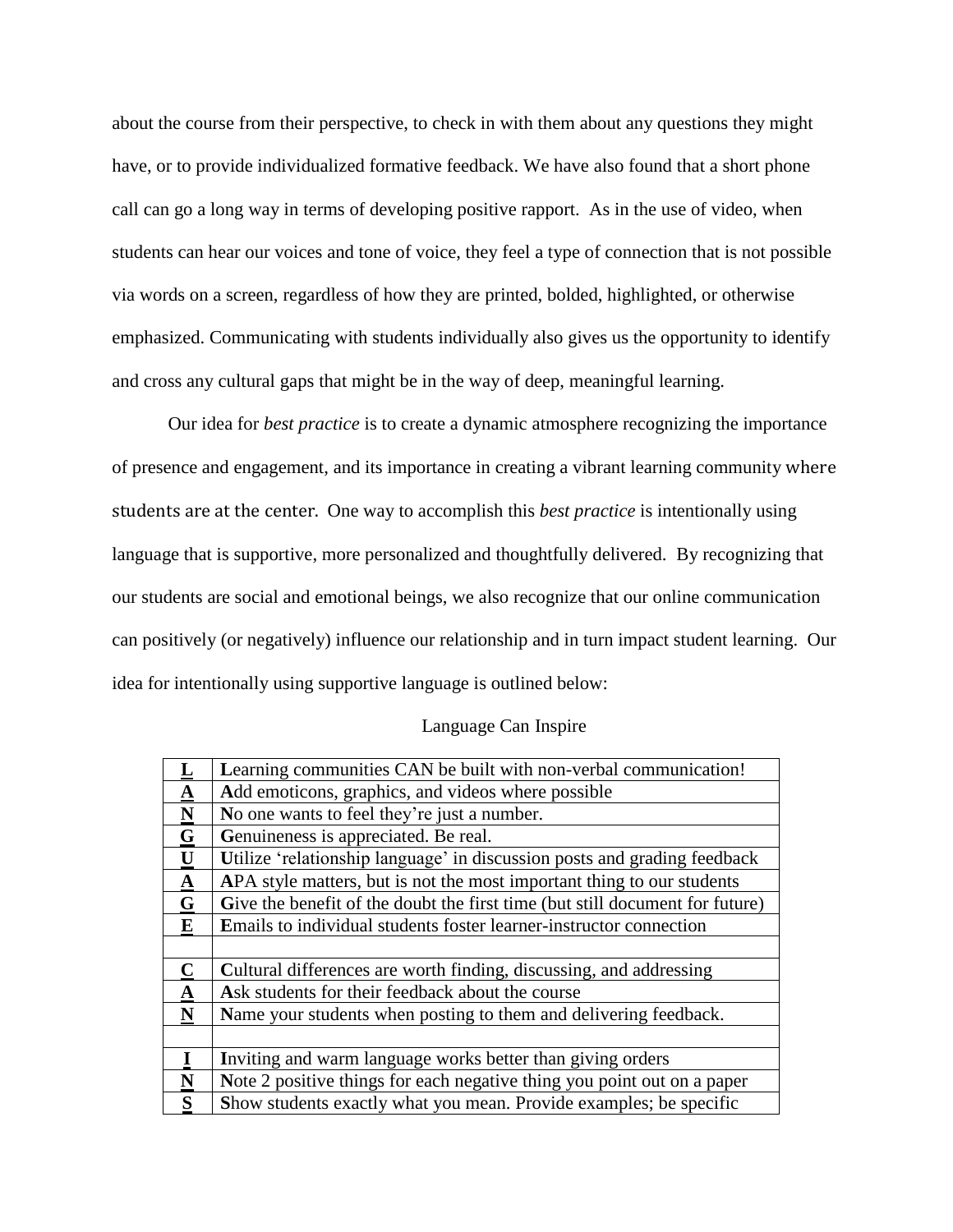| D | Phone calls help students feel like they matter and are connected to you. |
|---|---------------------------------------------------------------------------|
|   | Intentionality makes a difference                                         |
|   | Relationship, relationship, relationship                                  |
|   | Evaluate students through the lens of your role as mentor and supporter   |

Our initial premise of intentionally using supportive language as a way to inform, inspire and engage students is enhanced by creating presence in the online classroom. Social presence is being recognized as a key element in diminishing feelings of isolation which is a leading cause of online learner dissatisfaction. Online instructors must overcome the separation that occurs among and between learners, and separation from the instructor. The importance of emotions is also being recognized as a critical element with particular regard to feedback. Emotional cues and context are missing from the online classroom and instructor must make a concerted effort to consider how emotions may impact the learning process. Our perceptions of the world are influenced by our emotions and therefore students' perception of the online world is also impacted by the process of receiving and responding to feedback, making meaning of feedback and finally being able to organize such feedback (Lehman & Conceição, 2010). As noted earlier, there are many recommendations for how to create effective learning communities in pedagogical literature but little with specific interventions for the online environment. Drawing from our own counseling tenets, we believe that our relationship and communication with students in the online environment can be improved to recognize the importance of inspiring and engaging students.

## **Learning New Pedagogy**

Because there has been a dramatic increase in the number of online education programs, pedagogical, psychological and social issues have arisen (Serdyukov, 2015). Online classrooms are complex and when compared to traditional classroom are less personal, comprised of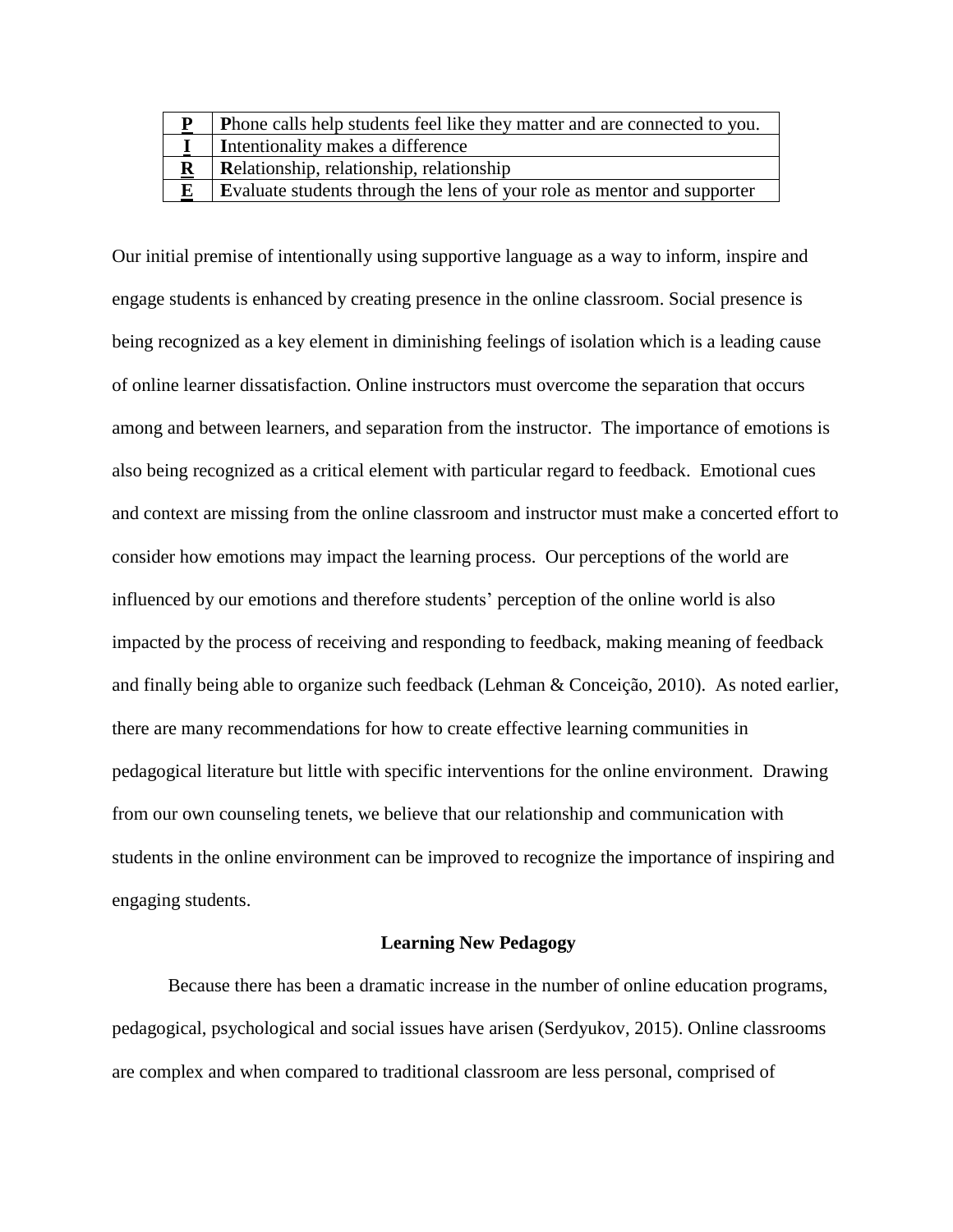asynchronous communication, and primarily dependent on the learner rather than the instructor, which is a fundamental shift in the educational paradigm (Serdyukov, 2015). The instructor becomes the facilitator of learning rather than the giver of all knowledge (Quevedo, Geraldini, & Crescitelli, 2006). While literature provides several suggestions for how to improve online classrooms a deficit in training faculty in the many aspects of online learning exists. Moreover, many institutions still have not created good training programs for faculty moving from face to face classrooms to online classrooms (Bawa, 2016). Due to this shift in the educational paradigm, online instructors are required to adopt a whole new mindset.

Quevedo, Geraldini, and Crescitelli (2006) determined that faculty need to be engaged in online education emphasizing this new paradigm and proficient in the way knowledge is conveyed to online learners. Equally important is the need for faculty to be trained in mastering the evolving digital culture. Quevedo et al., (2006) suggest this can be accomplished through implementing comprehensive and ongoing training addressing technology, as well as understanding the complexity of online learners. Likewise, Alexiou-Ray and Bentley (2015) also advocate training programs which place faculty into the roles of student, course developer and instructor. Utilizing this type of experience for faculty will ultimately promote instruction which is more flexible, approachable and understanding of the student experience according to Alexiou-Ray and Bentley (2015). Appropriate institutional funding can support faculty in the unique challenges of online learning (Quevedo et al., 2006; Serdyukov, 2015). Serdyukov (2015) states unequivocally that due to the lack of institutional support for training in online pedagogy, that faculty professional development and growth is thwarted and ultimately impacts student learning.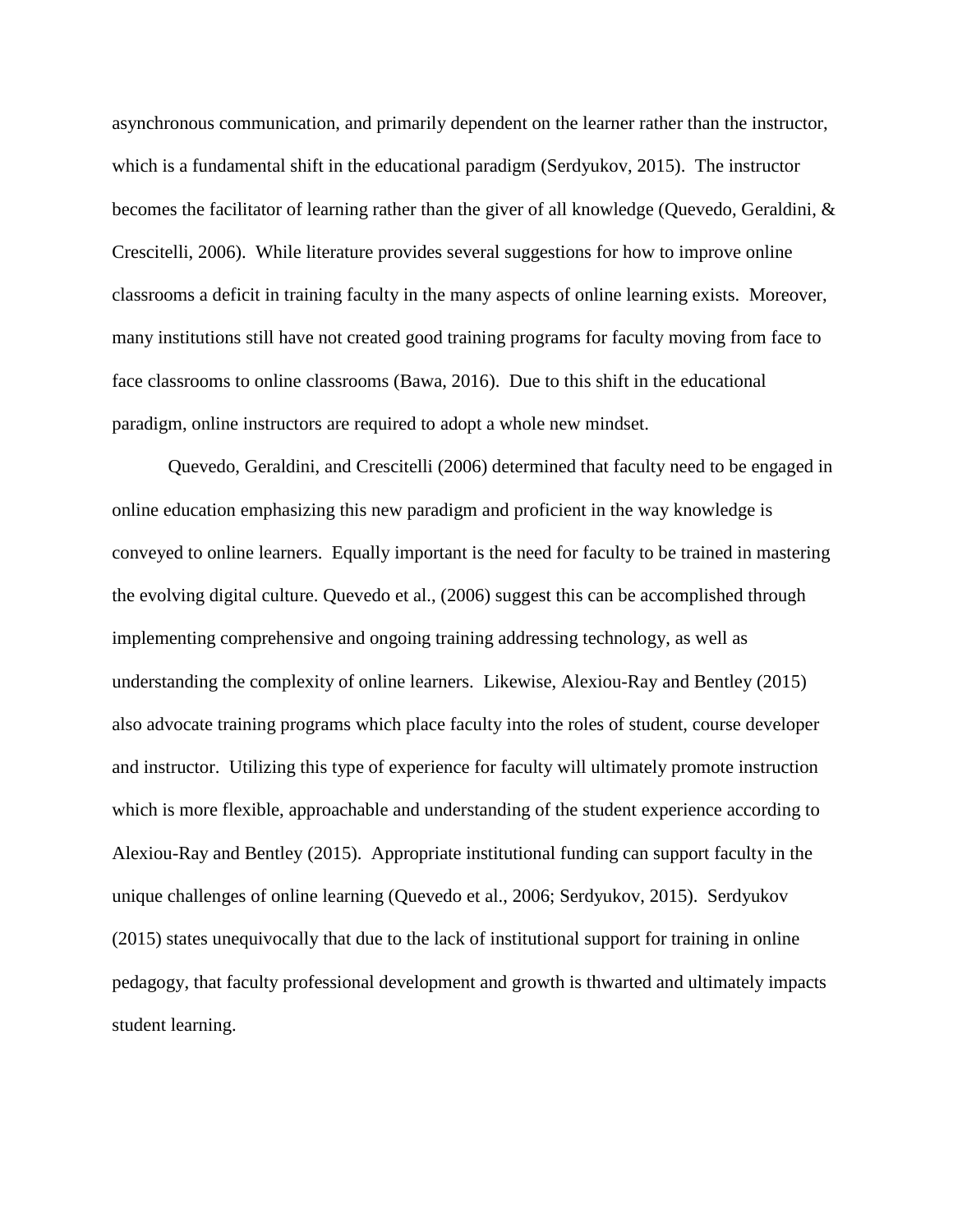Although there is a lack of consensus regarding the most effective online pedagogy, literature supports the importance for faculty to be better informed to teach effectively in the online environment (Bawa, 2016, Serdyukov, 2015). The need for faculty to understand differences in online learning environment is demonstrated through high attrition rates in online classes. Further, research indicates that many online faculty do not have a thorough understanding of the learning style of online learners and are challenged to develop a climate of collaboration in their classrooms. Faculty can also be influenced by their own prejudice and perception that online classes are of less value than online classes (Bawa, 2016). With the proliferation of technology and increased online education, it becomes incumbent on faculty, as well as institutions, to be cognizant of the differences in face to face instruction versus online education (Hays, 2008). Serdyukov (2015) suggests that online education needs its own pedagogy because it is vastly different from traditional education and the development of online pedagogy is missing in part because advancements in technology now drive online education. The philosophy of teaching has been altered because of the influence of technology.

#### **Future Research and Conclusions**

Professional literature supports additional training for faculty teaching in online programs, and the use of a variety of techniques to engage, support and educate online learners. Online learning has now moved into the mainstream modality of education and therefore should focus on effectiveness of teaching and learning practices in the online classroom. Focused research should work to determine the most effective means of conveying knowledge to online learners. Research should also investigate how communication can effectively promote engagement and presence in the online classroom. Other areas for future research should include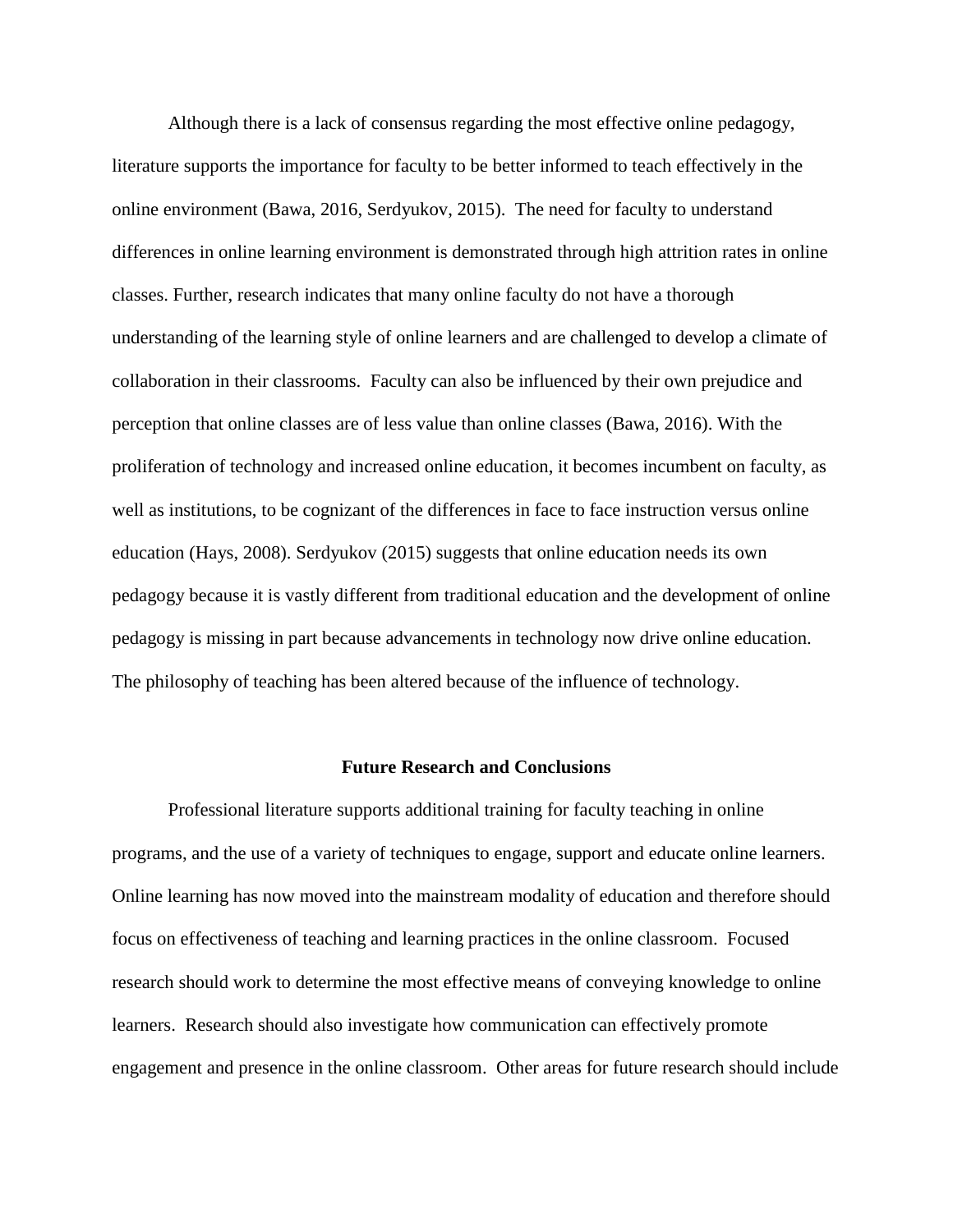the influence of learning styles of online students and how individual styles might impact the ability to receive and incorporate feedback. Finally, it is important that we as online educators, make a personal connection with our students by determining their needs through surveys or other means, and customizing our approach to create effective learning communities.

Maximizing the effectiveness of our pedagogy in online classrooms will help improve overall learning, retention of students, and growth of online programs. Doing so will also provide for *high quality* education being available for more and more students. Appropriate, warm and inviting language can engage and diffuse multicultural issues for students who might otherwise not have access to master's and doctoral level training. The modeling this provides for students may also result in their improved ability to develop relationships with their own clients and students.

Technology-assisted teaching/learning has been around for a long time, and trends show that more and more full counselor education programs will be offered in online formats. While many researchers have investigated various aspects of student engagement in online formats, we still lack consensus for best practices in the counselor education online classroom. We suggest improved training for faculty who will provide online instruction (Ekong, 2006; Murdock & Williams, 2011) utilizing existing suggestions from the literature and strategies known to be effective, as well as future research investigating the development of best practices for online master's and doctoral programs in counseling and counselor education and supervision.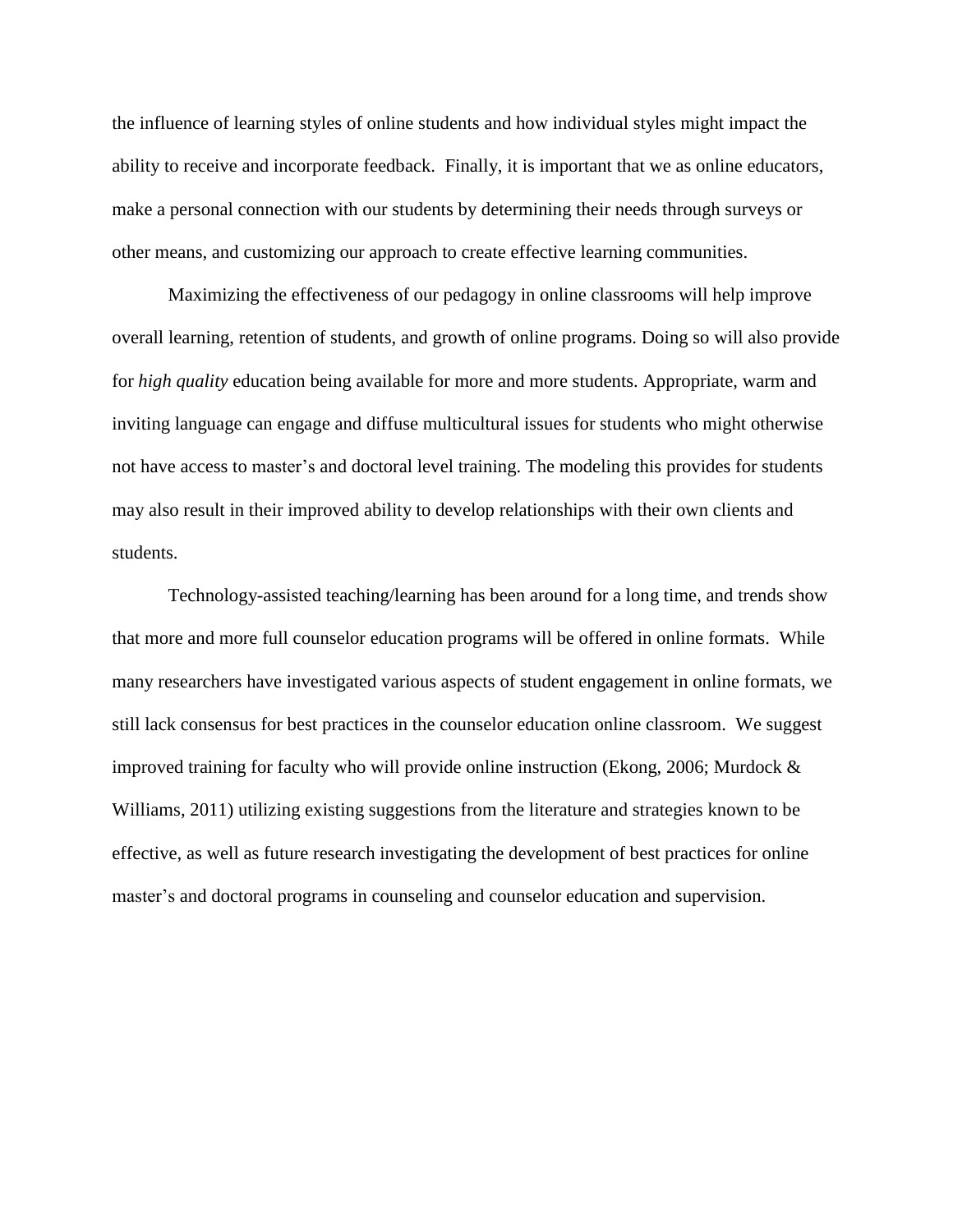Alexiou-Ray, J., & Bentley, C. (2015). Faculty professional development for quality online teaching. *Online Journal of Distance Learning Administration, 18*(4), 1-6.

American Counseling Association. (2014). *ACA code of ethics.* Alexandria, VA: Author.

- Arredondo, P., Toporek, M. S., Brown, S., Jones, J., Locke, D. C., Sanchez, J. and Stadler, H. (1996). *Operationalization of the Multicultural Counseling Competencies*. AMCD: Alexandria, VA.
- Association for Counselor Educators and Supervisors, (1999). ACES Guidelines for Online Instruction in Counselor Education, Alexandria, VA: Author.
- Barnette-Queen, T., Blair, R., & Merrick, M. (2005). Student perspectives of online discussions: Strengths and weaknesses. *Journal of Technology in Human Services,* 23, 229-244. doi: 10.1300/JO17v023n03\_05
- Bawa, P. (2016). Retention in online courses: Exploring issues and solutions A literature review. *SAGE Open, 6*(1), 1-11. doi: 10.1177/2158244015621777
- Brackette, C. M. (2014, Fall). The scholarship of teaching and learning in Clinical Mental Health Counseling. *New Directions for Teaching and Learning,* 139, 37-48, doi: 10.1002/tl.20103
- Brecht, D. H. (2012). Learning from online video lectures. *Journal of Information Technology Education: Innovations in Practice,* 11, 227-250
- Clark, D. B., D'Angelo, C. M., & Menekse, M. (2009). Initial structuring of online discussions to improve learning and argumentation: Incorporating students' own explanations as seed comments versus an augmented-preset approach to seeding discussions. *Journal of Science and Education in Technology,* 18, 321-333. doi: 10.1007/s10956-009-9159-1.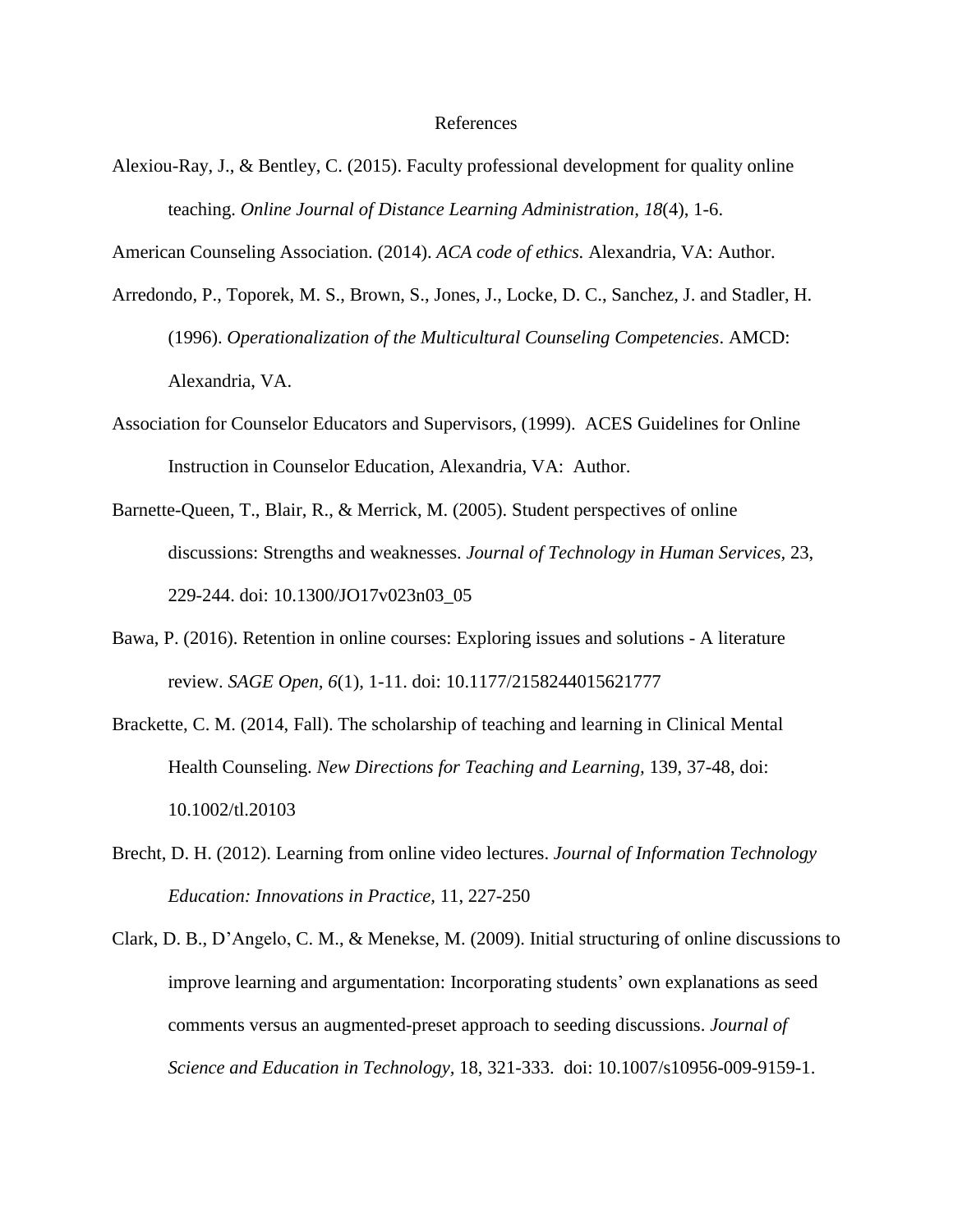- Conoway, W., & Bethune, S. (2015). Implicit bias and first name stereotypes: What are the implications for online instruction? *Online Learning, 19,* 162-178.
- Council for Accreditation of Counseling and Related Educational Programs. (2015). *The 2016 standards.* Retrieved from [http://www.cacrep.org/for-programs/2016-cacrep-standards/.](http://www.cacrep.org/for-programs/2016-cacrep-standards/)
- Du, J., Zhang, K., Olinzock, A., &Adams, J. (2008). Graduate students' perspectives on the meaningful nature of online discussions. *Journal of Interactive Learning Research,* 19, 21-36
- Ekong, J. I. (2006). What factors facilitate online training? Experiences of Campus Alberta graduate students. *Journal of Distance Education, 21(1),* 1-14.
- Ekwunife-Orakwue, C.V. & Teng, T.L. (2014). The impact of transactional distance dialogic interactions on student learning outcomes in online and blended environments. *Computers & Education* 78, 414-427. doi.org/10.1016/j.compedu.2014.06.011
- Geri, N. (2012). The resonance factor: Probing the impact of video on student retention in distance learning, *Interdisciplinary Journal of E-Learning and Learning Objects,* 8, 2-13.
- Gill, T. G. (2008). The Single Client Resonance Model: Beyond Rigor and Relevance, *Informing Science: the International Journal of an Emerging Transdiscipline,* 11, 281- 310.
- Graham, C., Cagiltay, K., Lim, B., Craner, J., & Duffy, T. M. (2001). Seven principles of effective teaching: A practical lens of evaluating online courses. *The Technology Source,* March/April 2001. Retrieved from: http://www.technologysource.org/article/274/?utm\_content=buffere64be&utm\_source=b uffer&utm\_medium=twitter&utm\_campaign=Buffer

Hayes, B. G. (2008). The use of multimedia instruction in counselor education: A creative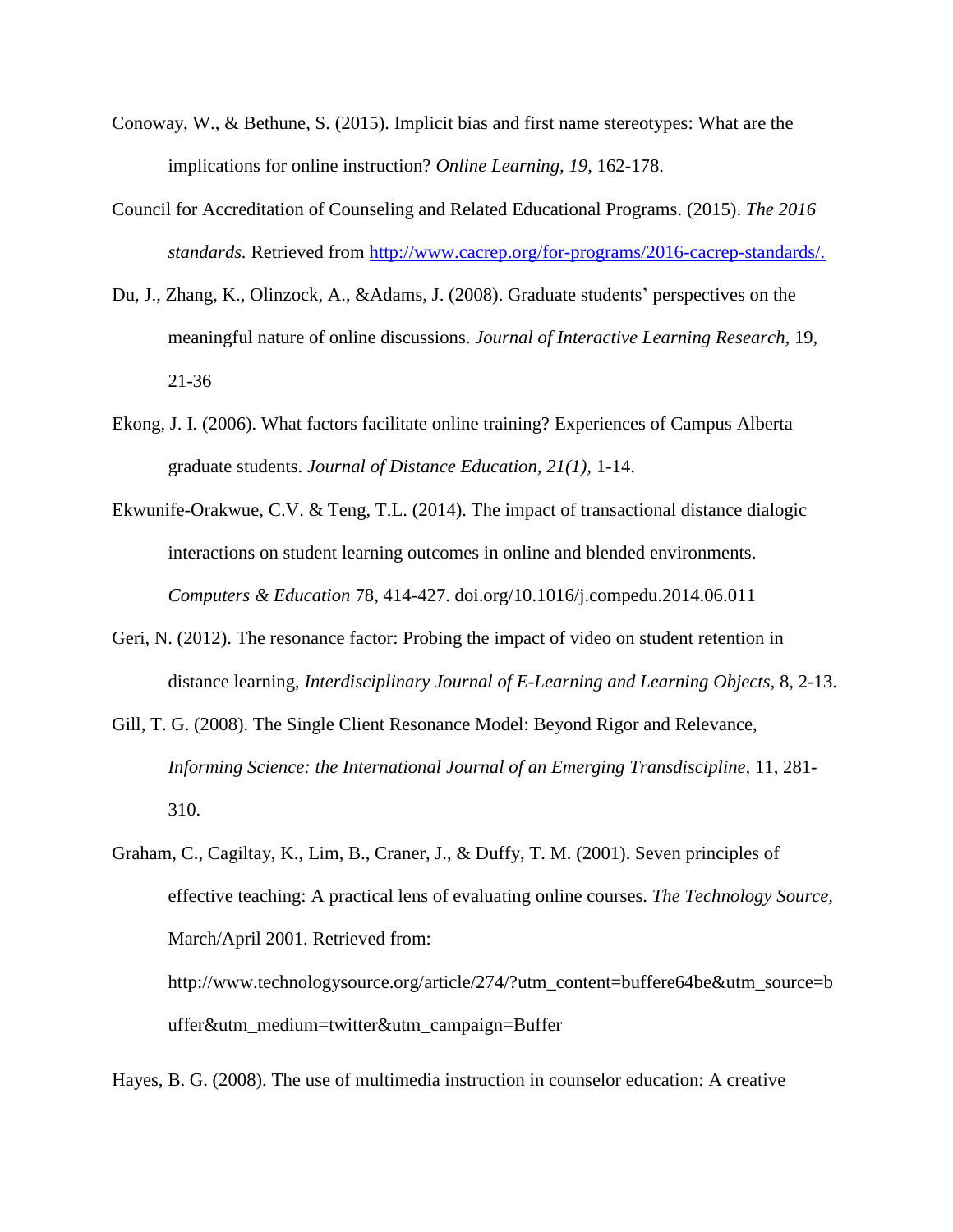teaching strategy. *Journal of Creativity in Mental Health,* 3, 243.

doi:10.1080/15401380802334614

- Hickey, R. (2014). The history of online education. *Peterson's*. Retrieved from: <https://www.petersons.com/college-search/online-education-history.aspx#/sweeps-modal>
- Ke, F. (2013). Online interaction arrangements on quality of online interactions performed by diverse learners across disciplines. *Internet and Higher Education, 16,* 14-22, doi:10.1016/j.iheduc.2012.07.003
- Kehrwald, B.A. (2008) Understanding social presence in text-based online learning environments. *Distance Education*, *29*, (1) 89–106, doi: 10.1080/01587910802004860
- Khalifa, E. M., & Faddal, H. (2017). Impacts of using paralanguage on teaching and learning English language to convey effective meaning. *Studies in English Language Teaching, 5,* 295-306.
- Lea, M., & Spears, R. (1992). Paralanguage and social perception in computer-mediated communication. *Journal of Organizational Computing, 2,* 321-341. [https://doi.org/10.1080/10919399209540190.](https://doi.org/10.1080/10919399209540190) Lehman, R. M. & Conceição, S. C. O. (2010). Creating a sense of presence in online teaching: How to "Be There" for distance learners. *Jossey-Bass Guides to Online Teaching and Learning,* Wiley. Kindle Edition.
- Majeski, R., & Stover, M. (2007). Theoretically based pedagogical strategies leading to deep learning in asychronous online gerontology courses. *Educational Gerontology, 33*(1), 171-185.
- Malott, K. M., Hall, K. H., Sheely-Moore, A., Krell, M. M., & Cardaciotto, L. (2014). Evidence-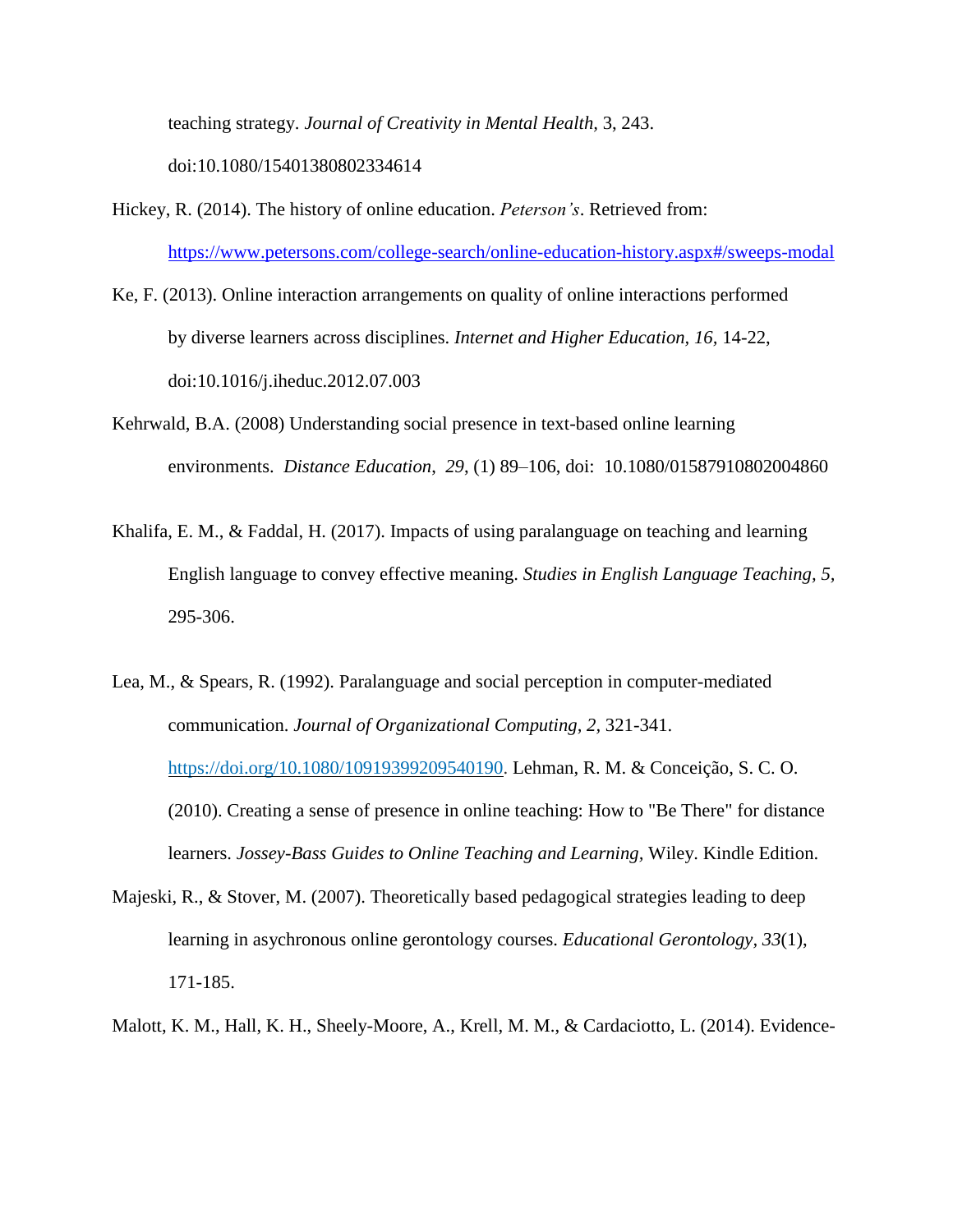based teaching in higher education: Application to counselor education. *Counselor Education & Supervision, 53*, 294-305. doi:10.1002/j.1556-6978.2014.00064.x

- Murdock, J. L., & Williams, A. M. (2011). Creating an online learning community: Is it possible? *Innovations in Higher Education, 36,* 305-315. doi:10.1007/s10755-011-9188-6
- Neswald-Potter, R., Neuer Colburn, A. A., & Foster, L. H. (2015, October). Resonance: Enhancing student engagement in the online classroom. Presentation at the 2015 Annual Conference of the Association for Counselor Education & Supervision, Philadelphia, PA.
- Pelz, B. (2004). (My) three principles of effective online pedagogy. *Journal of Asynchronous Learning Networks, 8*(3), 33-46.
- Porath, C. (2016, October 25). Give your team more effective positive feedback. *Harvard Business Review*, 2-5.
- Quevedo, A., Geraldini, A., & Crescitelli, M. (2006). Creating changes: In service professional qualification program for online teaching. *International Journal of Learning, 13*(8), 37- 43.
- Richardson, J. C., & Swan, K. (2003). Examining social presence in online courses in relation to students' perceived learning and satisfaction. *Journal of Asynchronous Learning Networks, 7*(1)*,*68-83. [http://hdl.handle.net/2142/18713.](http://hdl.handle.net/2142/18713)
- Sarsar, F., & Harmon, S. (2017, January). Student and instructor responses to emotional motivational feedback messages in an online instructional environment. *The Turkish Online Journal of Educational Technology*, *16*, 115-127.
- Seok, S. (2008). Teaching aspects of e-learning. *International Journal on E-Learning, 7*(4), 725- 741.